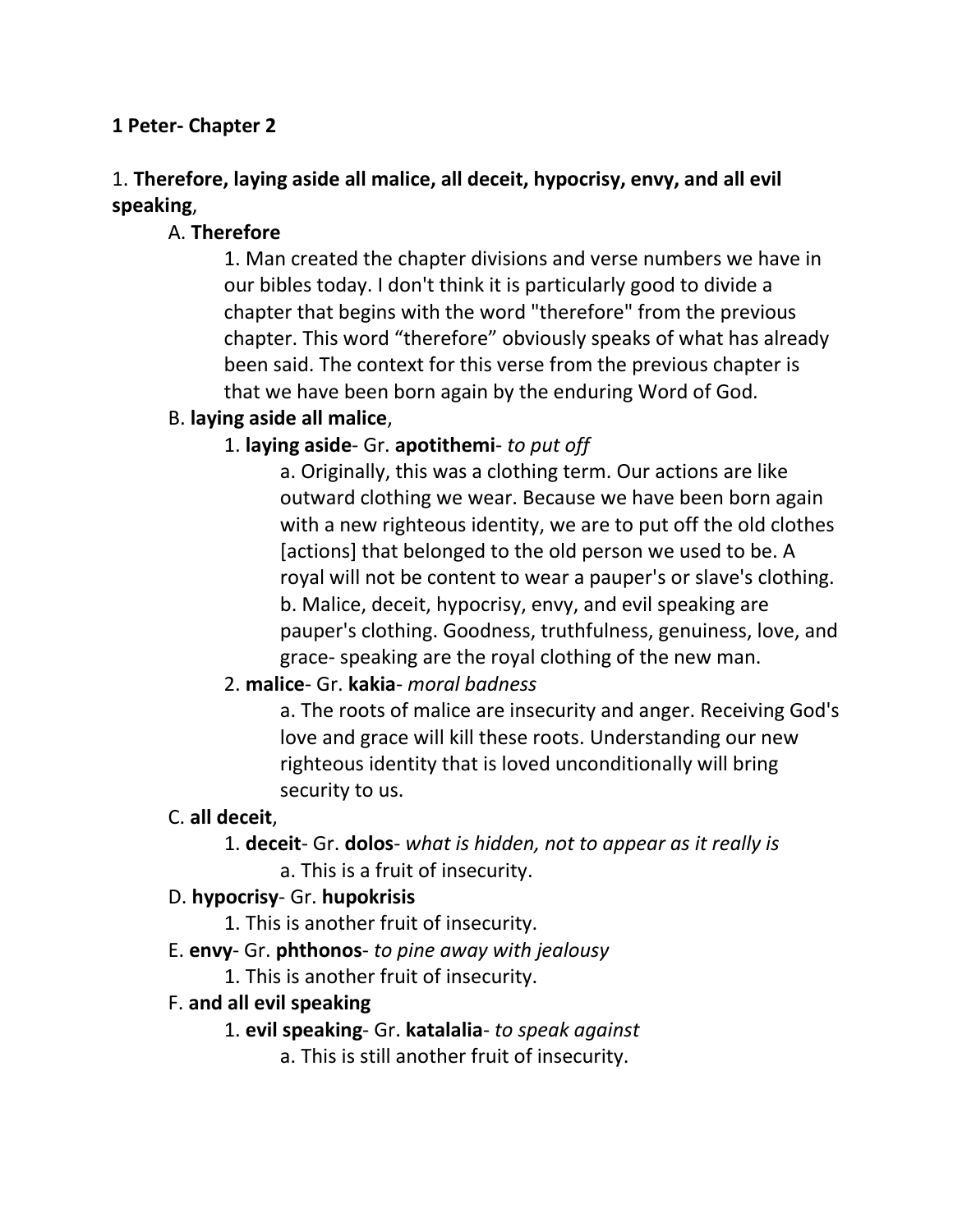### 2. **as newborn babes, desire the pure milk of the word, that you may grow thereby,**

A. **as newborn babes,**

- 1. **newborn** Gr. **artigennetos** *just now born*
- 2. **babes** Gr. **brephos**

## B. **desire the pure milk of the word,**

- 1. **desire** Gr. **epipotheo** *to crave after*
- 2. **pure** Gr. **adolos** *unadulterated, unmixed*

a. This is the grace and faith teaching of the New Covenant. This milk should not be mixed with Law teaching. Any teaching from the Law should be to reveal Christ and His finished work.

## 3. **milk**- Gr. **gala**

a. The rudimentary teachings of Christ and about Christ are the milk of the word. The message of righteousness by faith is the meat of the word. Heb. 5:12-13

4. **word**- Gr. **logikos**- *pertaining to the word, spiritual*

## C. **that you may grow thereby**

## 1. **grow**- Gr. **auxano**

a. A Christian cannot grow under Law teaching. They can only grow under grace and faith teaching of the New Covenant. 1 Pet. 3:18 This is milk for the new creation!

## 3. **if indeed you have tasted that the Lord is gracious.**

## A. **tasted**- Gr. **geuomai**- *to taste, to experience*

1. This word means to experience something.

2. Jesus tasted death for us. Heb. 2:9 This means He experienced death for us.

## B. **Lord**- Gr. **kurios**

1. This is the Lord Jesus.

2. Jesus is the God of the Old Testament. In the Greek translation of the OT Lord is translated **kurios**.

3. Here are some verses in the New Testament where Jesus fulfills verses in the OT where the word **Lord** is used. The following pairs of references will show that this identification is very frequently made in the New Testament:

(1) Mat\_3:3 with Isa\_40:3.

(2) Joh 12:41 with Isa 6:1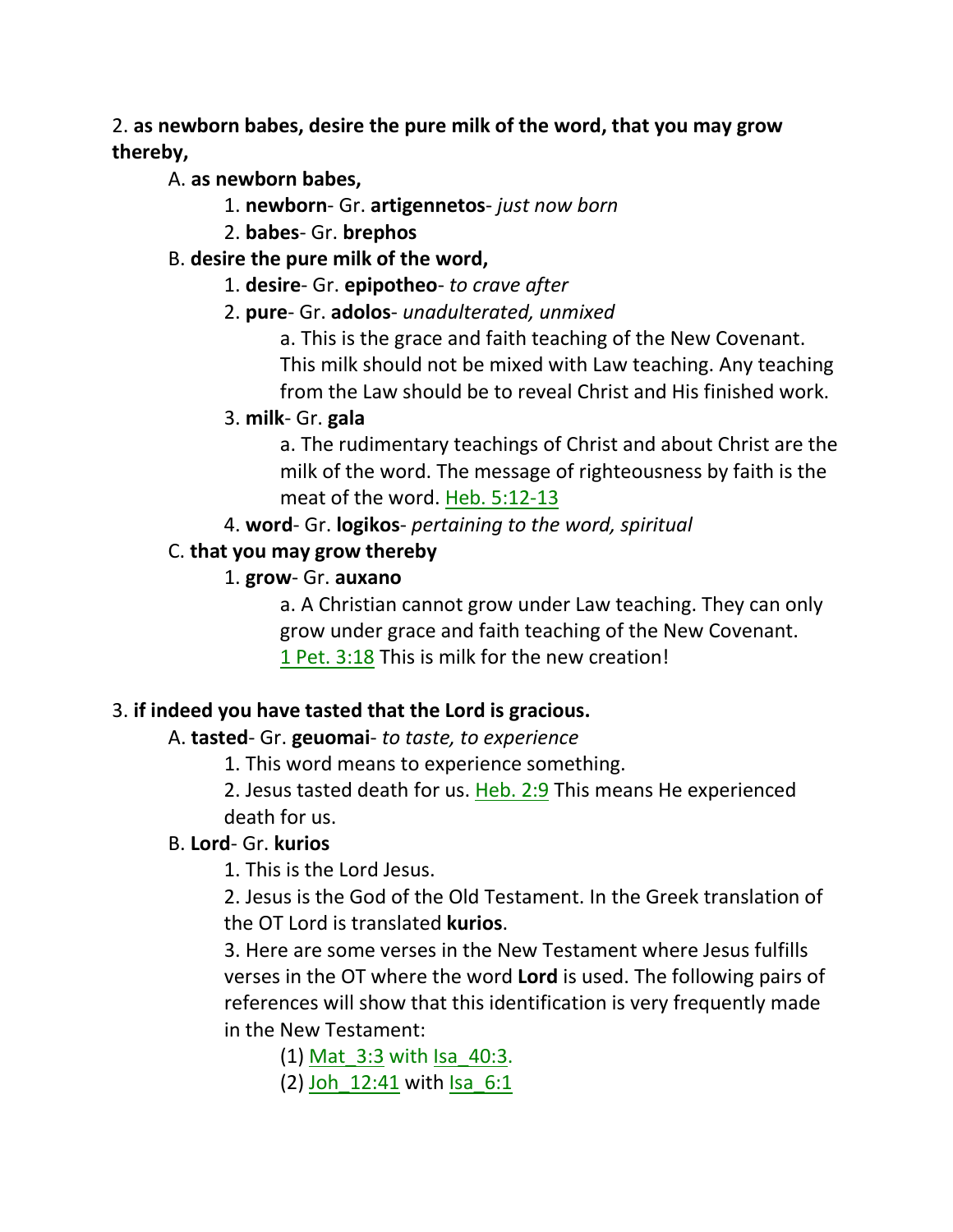- (3) Eph\_4:7-8 with Psa\_68:18.
- (4) **1Pe** 3:15 with Isa 8:13.
- (5) 1Co\_2:8 with Psa\_24:7; Psa\_24:10.
- (6) Jas\_2:1 with Psa\_24:7; Psa\_24:10.
- (7) 1Co\_1:30 with Jer\_23:5; Jer\_23:6.
- (8) Joh\_3:31 with Psa\_97:9.
- (9) Rev\_1:17 with Isa\_44:6.
- (10) Php\_2:6 with Zec\_13:7.
- (11) Heb\_13:20 with Isa\_40:10-11.
- (12) Col\_1:16 with Pro\_16:4.
- (13) Luk 7:27 with Mal 3:1.
- (14) Heb\_1:8; Heb\_1:10-12 with Psa\_102:24-27.
- (15) Tit\_2:13 with Hos\_1:7.
- (16) 2Ti\_4:1 with Ecc\_12:14.
- (17) Rev\_1:5; Rev\_17:14 with Dan\_2:47.
- (18) Joh 1:3 with Isa 40:28.
- (19) Col\_1:17 with +Neh\_9:6.

C. **gracious**- Gr. **chrestos**- *mild, pleasant (as opp. to harsh, hard sharp, bitter), kind, benevolent* 

1. Under the New Covenant, God's wrath and justice has been appeased fully at the cross of Christ. He has only blessings to shower upon us. Hard justice and condemnation was meted out upon Jesus on the cross in our behalf, so now only the cool breeze and refreshing sunlight of God's mercy and grace are upon us who believe.

2. You will not approach someone you think is harsh or angry with you. A Christian who is under Law teaching will not grow close to the Lord. Only by grace and faith teaching do we get to taste the goodness of the Lord towards us. In this life we will only get a taste of God's goodness for us. When we pass over to the other side we will feast on His goodness!

### 4. **Coming to Him as to a living stone, rejected indeed by men, but chosen by God and precious,**

#### A. **Coming to Him as to a living stone,**

- 1. **coming** Gr. **proserchomai** *to come towards*
	- a. Again, no one will come close to someone they think is angry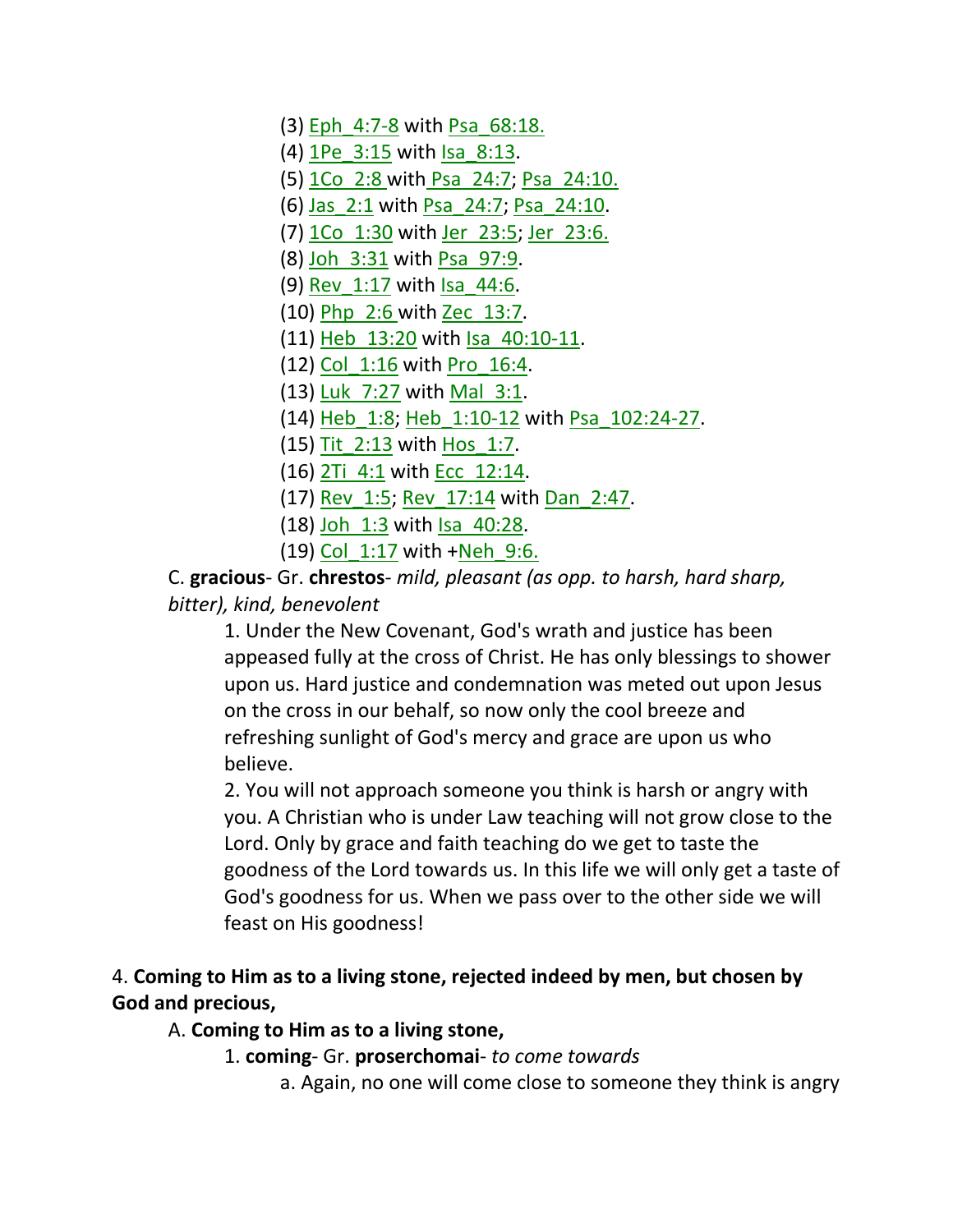or harsh with them. We must draw close to the Lord to taste His goodness. We can only do that by hearing the pure grace and faith message of the New Covenant unmixed by the Law. b. Here we see we must come to Christ. Universalism is a false teaching that says that God brings all people to Himself and saves them automatically with or without faith. No, we must come to Him!

2. **living**- Gr. **zao**

### 3. **stone**- Gr. **lithos**

a. This is the corner stone.

b. A tradition has it that when the Jews were building the temple, the rock quarry team sent up the cornerstone for the temple to the temple mount. The builders were not expecting the cornerstone to be sent that early so they did not know what the stone was for, so it was discarded in the Kidron valley, thinking it was mistake and not necessary. c. The Jewish nation was not ready for Jesus. He came in a shape they were not expecting so they discarded Him outside

of Jerusalem on Mt. Calvary.

#### B. **rejected indeed by men,**

### 1. **rejected**- Gr. **apodokimazo**- *to cast off after testing*

a. The Jewish nation rejected their Messiah, Jesus. John 1:11 He became the cornerstone for the Gentile Church.

### 2. **men**- Gr. **anthropos**

a. Primarily the Jews.

### C. **but chosen by God and precious**

### 1. **chosen**- Gr. **eklektos**

1. Jesus is the Elect One. We are elect in Him.

#### 2. **precious**- Gr. **entimos**

a. Again Peter uses this tender word- precious

b. What God calls precious, the world rejects as detestable.

What the world calls precious, God rejects as detestable.

5. **you also, as living stones, are being built up a spiritual house, a holy priesthood, to offer up spiritual sacrifices acceptable to God through Jesus Christ.**

A. **you also,**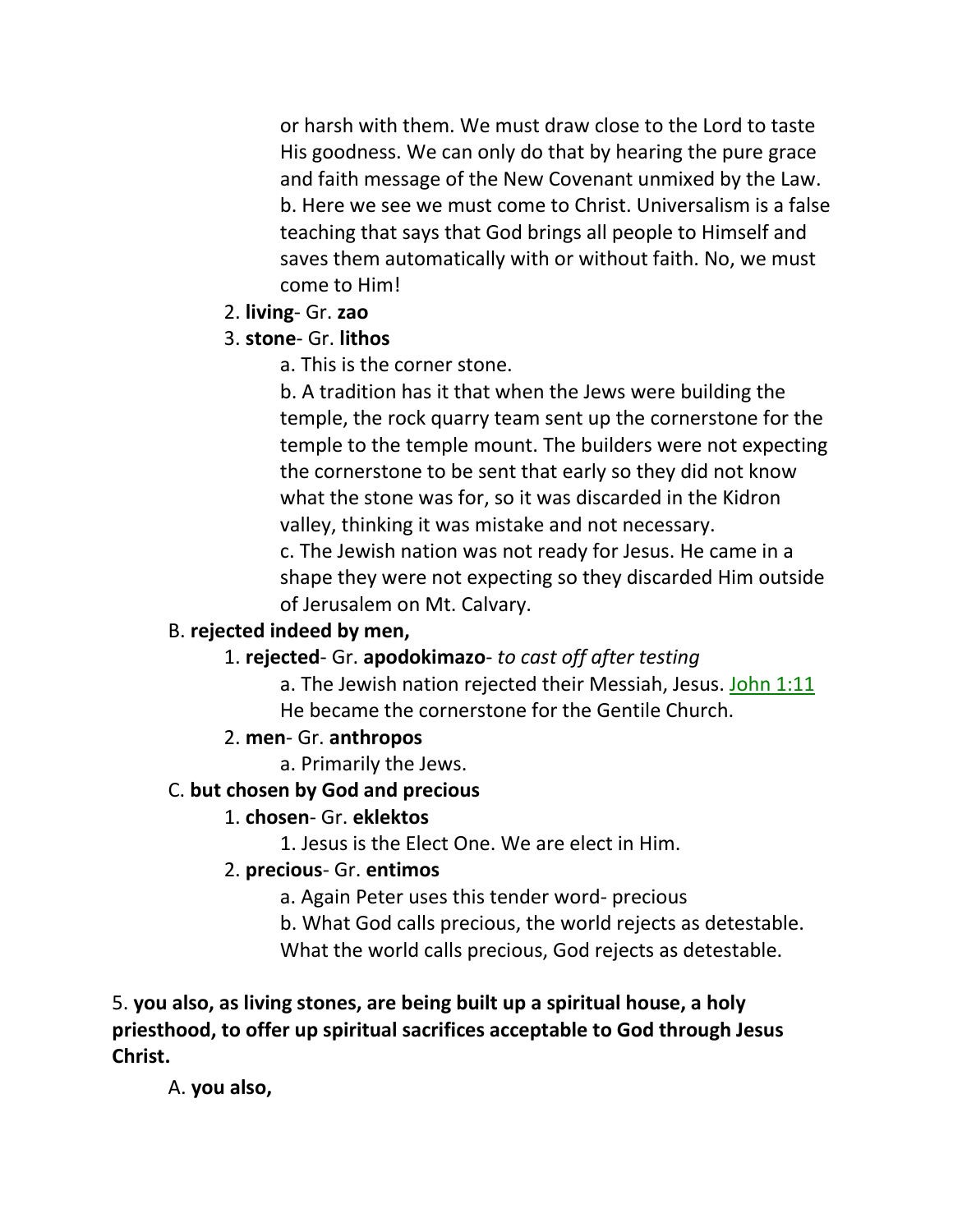### B. **as living stones,**

### 1. **living**- Gr. **zao**

a. We as believers are made alive with the resurrection life of Christ.

### 2. **stones**- Gr. **lithos**

a. This is not just ordinary stones you find on the side of the road. These stones are gem stones. Believers are gemstones! b. In the OT ephod of the High Priest carried 12 gemstones that represented God's people. How much more in the NT are we are seen as gems to God!

### C. **are being built up a spiritual house,**

### 1. **built up**- Gr. **oikodomeo**- *to edify, build up*

a. We are built up by God's love, praying in the Spirit, and through the comfort of other Christians.

### 2. **spiritual**- Gr. **pneumatikos**

### 3. **house**- Gr. **oikos**

a. The church is both the household of God and also His temple.

### D. **a holy priesthood,**

### 1. **holy**- Gr. **hagios**

a. Every believer is holy unto the Lord. We share the holiness of Christ Himself.

### 2. **priesthood**- Gr. **hierateuma**

a. In the OT only certain people were priests unto God. In the NT every believer is a priest unto God. We are a kingdom of priests. Rev\_1:6; Rev\_5:10; Rev\_20:6

### E. **to offer up spiritual sacrifices acceptable to God through Jesus Christ**

### 1. **offer up**- Gr. **anaphero**

### 2. **spiritual**- Gr. **pneumatikos**

a. God does not take pleasure in the blood of bulls and goats.

### 3. **sacrifices**- Gr. **thusia**

a. The spiritual sacrifices of the NT are praise, worship,

thanksgiving, giving, and offering our bodies in serving others. Heb\_13:15

### 4. **acceptable**- Gr. **euprosdektos**- *well received, accepted*

a. Rom. 12:1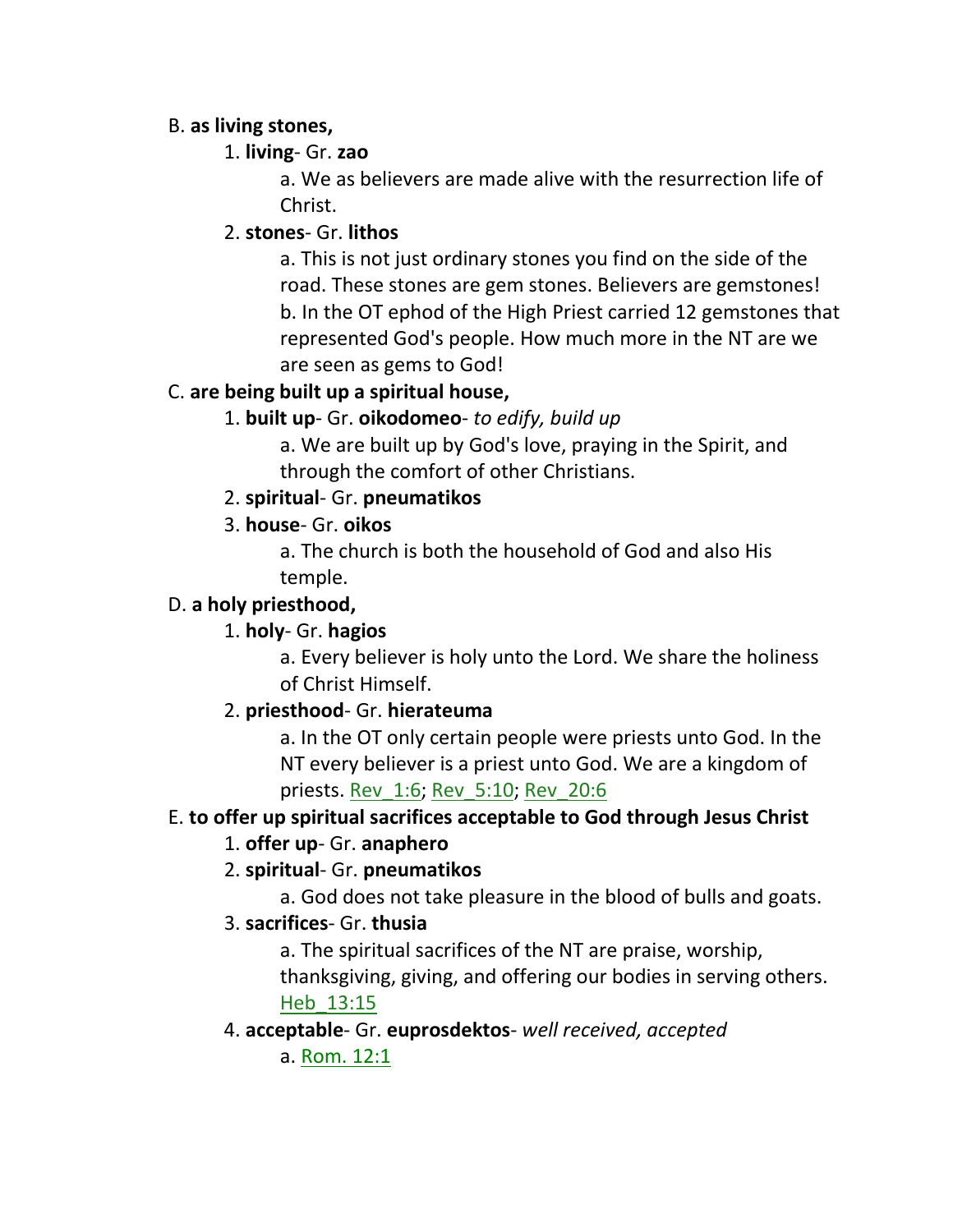6. **Therefore it is also contained in the Scripture, "BEHOLD, I LAY IN ZION A CHIEF CORNERSTONE, ELECT, PRECIOUS, AND HE WHO BELIEVES ON HIM WILL BY NO MEANS BE PUT TO SHAME."** 

### A. **Therefore it is also contained in the Scripture,**

- 1. **contained** Gr. **periecho** *encompass, included*
- 2. **Scripture** Gr. **graphe**

### a. Is. 28:16

b. The NT writers never give chapter and verse for scriptures they quote for the simple fact the scriptures were not originally broken up in chapters and verses. This happened in 1227 A.D.

### B. **Behold**- Gr. **idou**

## C. **I lay in Zion a chief cornerstone,**

- 1. **lay** Gr. **tithemi** *to place*
- 2. **Zion** means *lofty or elevated*
	- a. Zion is a type of the New Covenant and the church. Heb. 12:22

## 3. **chief cornerstone**- Gr. **akrogoniaios lithos**

a. Christ is the chief cornerstone of the church, which is the temple of God.

#### D. **elect**- Gr. **elektos**

1. Jesus is the Elect One. We are elect in Him by faith.

### E. **precious**- Gr. **entimos**

1. Again Peter uses this tender word.

### F. **and he who believes on Him will by no means be put to shame.**

- 1. **believes** Gr. **pisteuo**
- 2. **by any means** Gr. **ou me** *not at all, no never*

### 3. **put to shame**- Gr. **kataischuno**

a. Putting your faith in anything or anyone [including yourself] other than Jesus will end in shame.

b. Those who fall upon the rock of Christ will be broken, but those who the rock falls upon will be ground to powder. Matt. 21:44

7. **Therefore, to you who believe,** *He is* **precious; but to those who are disobedient, "THE STONE WHICH THE BUILDERS REJECTED HAS BECOME THE CHIEF CORNERSTONE,"**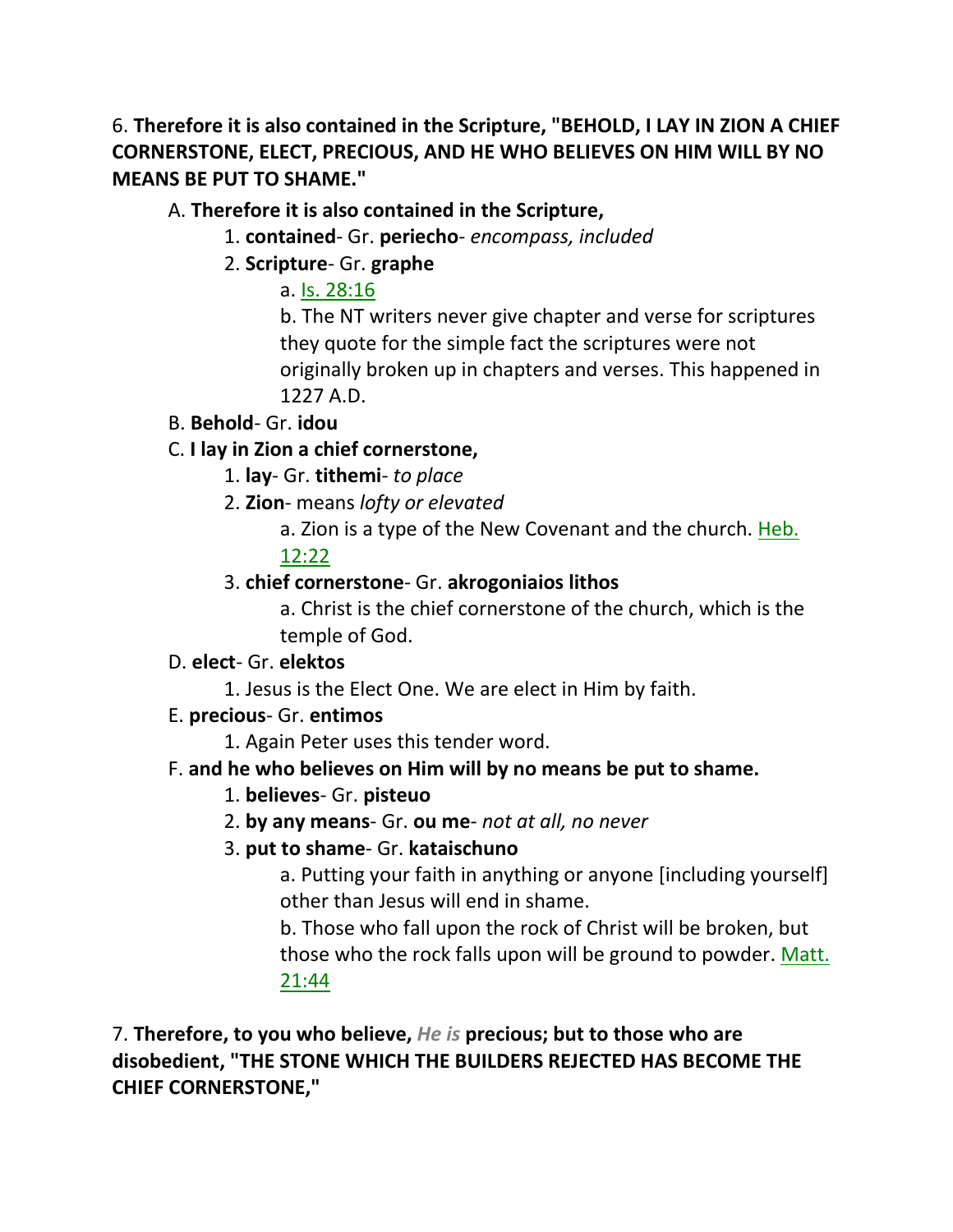A. **Therefore,**

B. **to you who believe,**

1. **believe**- Gr. **pisteuo**

C. **He is precious,**

1. **precious**- Gr. **entimos**

a. As a Christian can you imagine life with Christ?

### D. **but to those who are disobedient,**

1. **disobedient**- Gr. **apeitho**- *not persuaded*

a. Disobedience in the NT is equivalent to unbelief.

E. **the stone which the builders rejected has become the chief cornerstone.**

1. **stone**- Gr. **lithos**

2. **builders**- Gr. **oikodomeo**

3. **rejected-** Gr. **apodokimazo**- *to cast off after testing*

4. **chief cornerstone**

a. Those who have rejected Christ will one day realize the importance of this stone that they had rejected, but it will be too late. They will perish without Christ.

### 8. **and "A STONE OF STUMBLING AND A ROCK OF OFFENSE." They stumble, being disobedient to the word, to which they also were appointed.**

A. **and**

## B. **a stone of stumbling and a rock of offense**

- 1. **stone** Gr. **lithos**
- 2. **stumbling** Gr. **proskomma** *a stub*
- 3. **rock** Gr. **petra** *large rock*

4. **offense**- Gr. **skandalon**- *scandal, offense, cause of indignation, to fall*

a. Christ will cause an unbeliever to stub their foot in this life and ultimately fall completely after they die.

## C. **they stumble,**

1. **stumble**- Gr. **proskopto**- *to strike against*

- D. **being disobedient to the word,**
	- 1. **disobedient-** Gr. **apeitho** *to be unpersuaded*
		- a. This is the same as saying they do not believe the Word.
	- 2. **word** Gr. **logos**
- E. **to which they also were appointed.**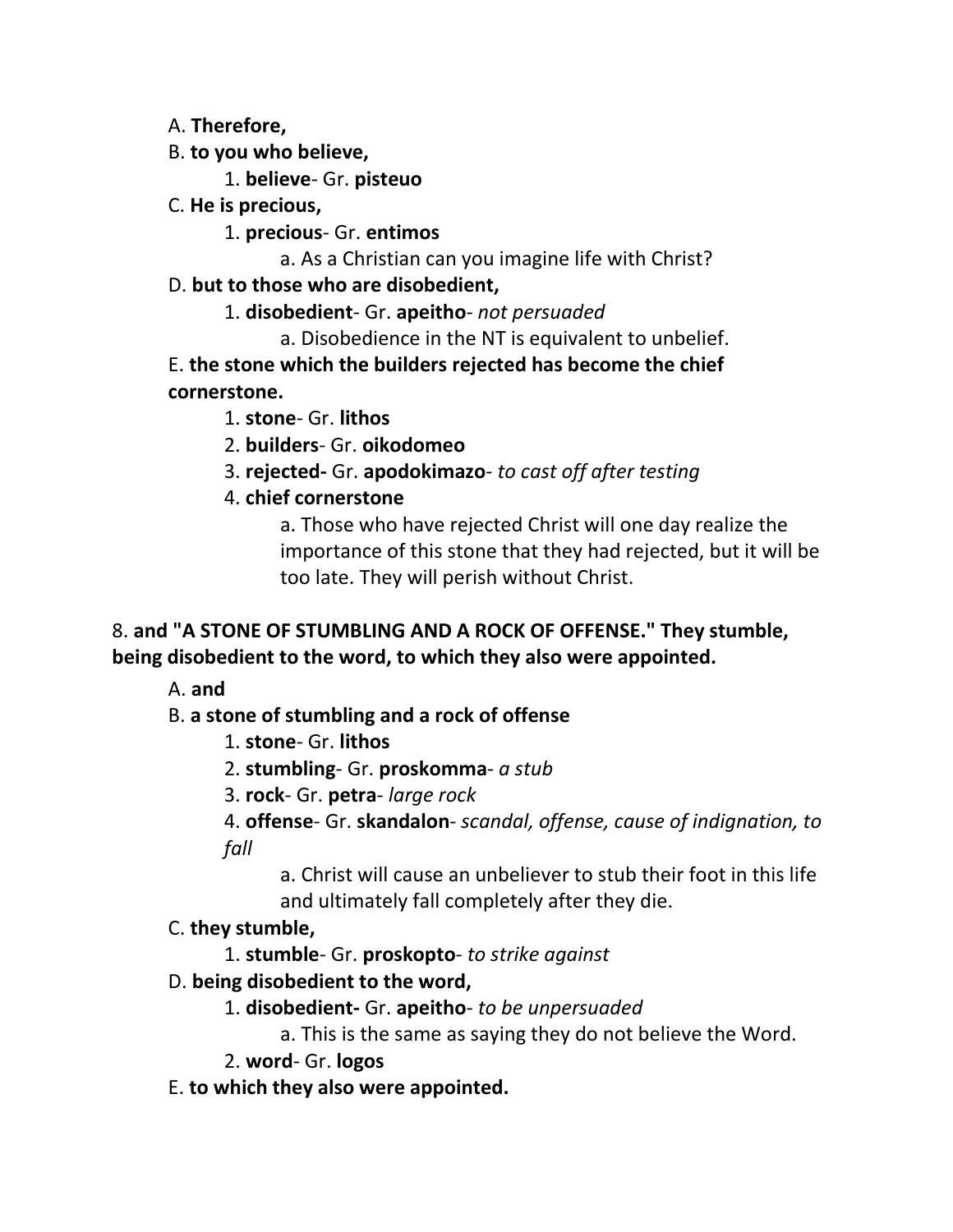### 1. **appointed**- Gr. **tithemi**- *to place*

a. God did not appoint them to disobey or not to believe, but that they were **appointed to fall** for not believing the Word. It is appointed to all to fall who refuse to believe upon Christ.

9. **But you** *are* **a chosen generation, a royal priesthood, a holy nation, His own special people, that you may proclaim the praises of Him who called you out of darkness into His marvelous light;** 

### A. **But you are a chosen generation,**

### 1. **chosen**- Gr. **eklektos**- *to select out*

2. **generation**- Gr. **genos**- *stock, tribe, nation, the aggregate of many individuals of the same nature, kind, sort*

a. The church is of the stock and nature of the new creation. We are a race of being that never existed before! In the earth there are three categories of people in the eyes of God- Jews, Gentiles, and the church of God.

### B. **a royal priesthood,**

### 1. **royal**- Gr. **basileios**

a. Jesus is of the priesthood of Melchizedek, who was a king and priest. In Christ we are kings. Rev\_1:6; Rev\_5:10 Kings rule over the natural realm. We will rule and reign with Jesus over the new earth.

### 2. **priesthood**- Gr. **hierateuma**

a. In Christ we are priests unto God. Priests minister and offer sacrifices unto God. We will offer up the sacrifices of praise and thanksgiving forever and forever!

### C. **a holy nation,**

### 1. **holy**- Gr. **hagios**- *set apart*

### 2. **nation**- Gr. **ethnos**- *ethnic race*

a. The church is a holy nation. Each member of the church has been made holy by the blood of Jesus!

### D. **His own special people,**

1. **special**- Gr. **eis peripoiesis**- *unto a private possession, one's own property*

a. The church belongs to Christ. He purchased us with His own blood.

2. **people**- Gr. **laos**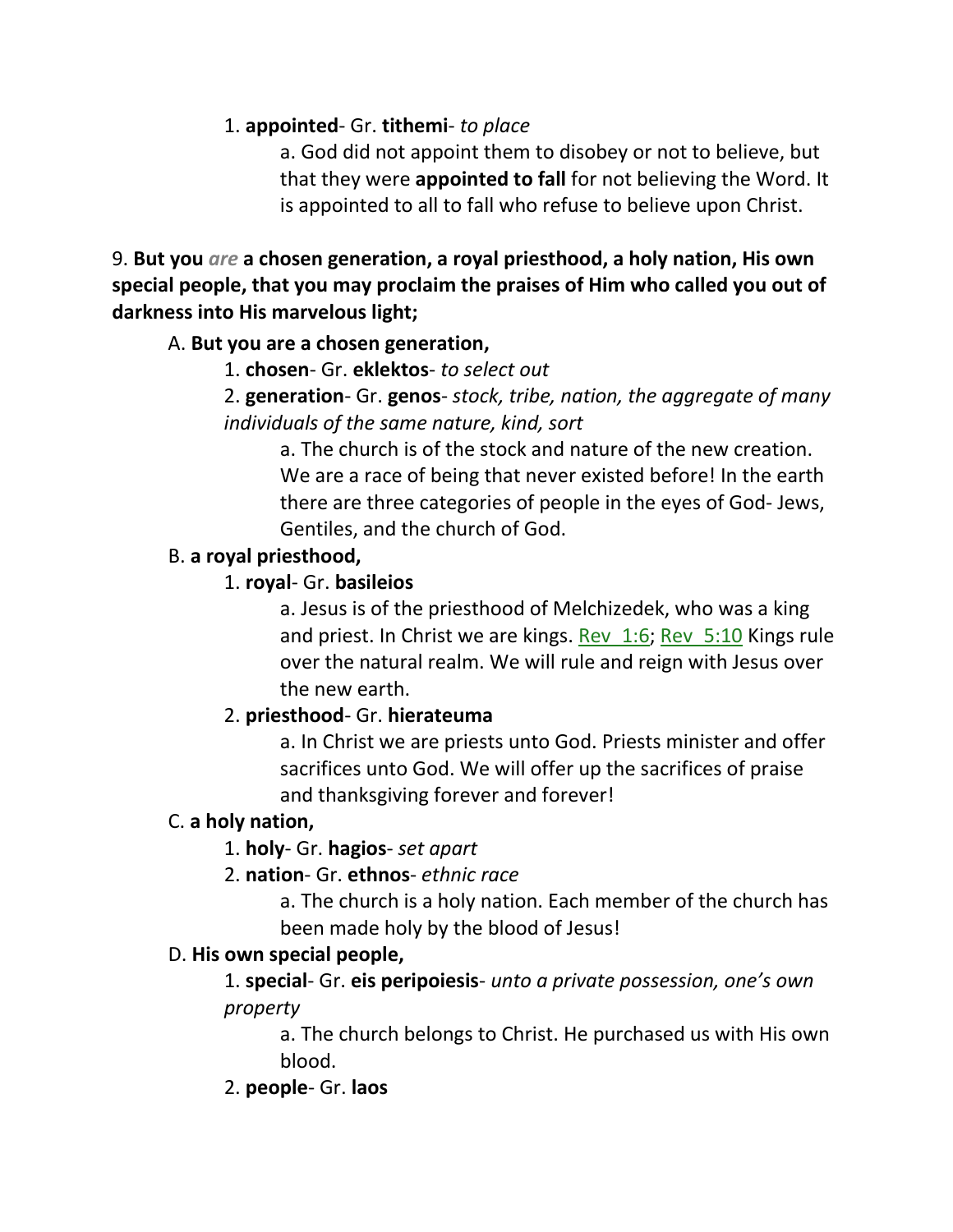a. This is the church.

### E. **that you may proclaim the praises of Him who called you out of darkness into His marvelous light**

1. **proclaim**- Gr. **exaggello**- *to declare abroad, divulge, publish, to make known by praising or proclaiming, to celebrate*

a. This will be an aspect of our royal duties.

2. **praises**- Gr. **arete**- *virtues, excellencies*

a. This will be our spiritual sacrifices we offer to God as priests unto Him.

b. The church is to magnify God in the earth. Isa 43:21

3. **called**- Gr. **kaleo**

## 4. **darkness**- Gr. **skotos**

a. This is spiritual darkness comprising the kingdom of Satan and the world.

- 5. **marvelous** Gr. **thaumastos** *wonderful, amazing*
- 6. **light** Gr. **phos**

a. This is the kingdom of God. God is light and in Him there is no darkness at all.

10. **who once** *were* **not a people but** *are* **now the people of God, who had not obtained mercy but now have obtained mercy.** 

## A. **who once were not a people but are now the people of God,**

- 1. **once-** Gr. **pote** *formerly*
- 2. **people** Gr. **laos**
	- a. This is speaking of Gentile believers.
- 3. **now** Gr. **nun**

a. Now, believing Gentiles are the covenant people of God, although they were rejected and shunned before receiving Christ by the Jews. Eph\_2:12

## B. **who had not obtained mercy but now have obtained mercy**

## 1. **obtained mercy**- Gr. **eleoo**

a. This is by accepting Jesus Christ and His sacrifice on the cross and believing in His resurrection.

2. **now**- Gr. **nun**

## 11. **Beloved, I beg** *you* **as sojourners and pilgrims, abstain from fleshly lusts**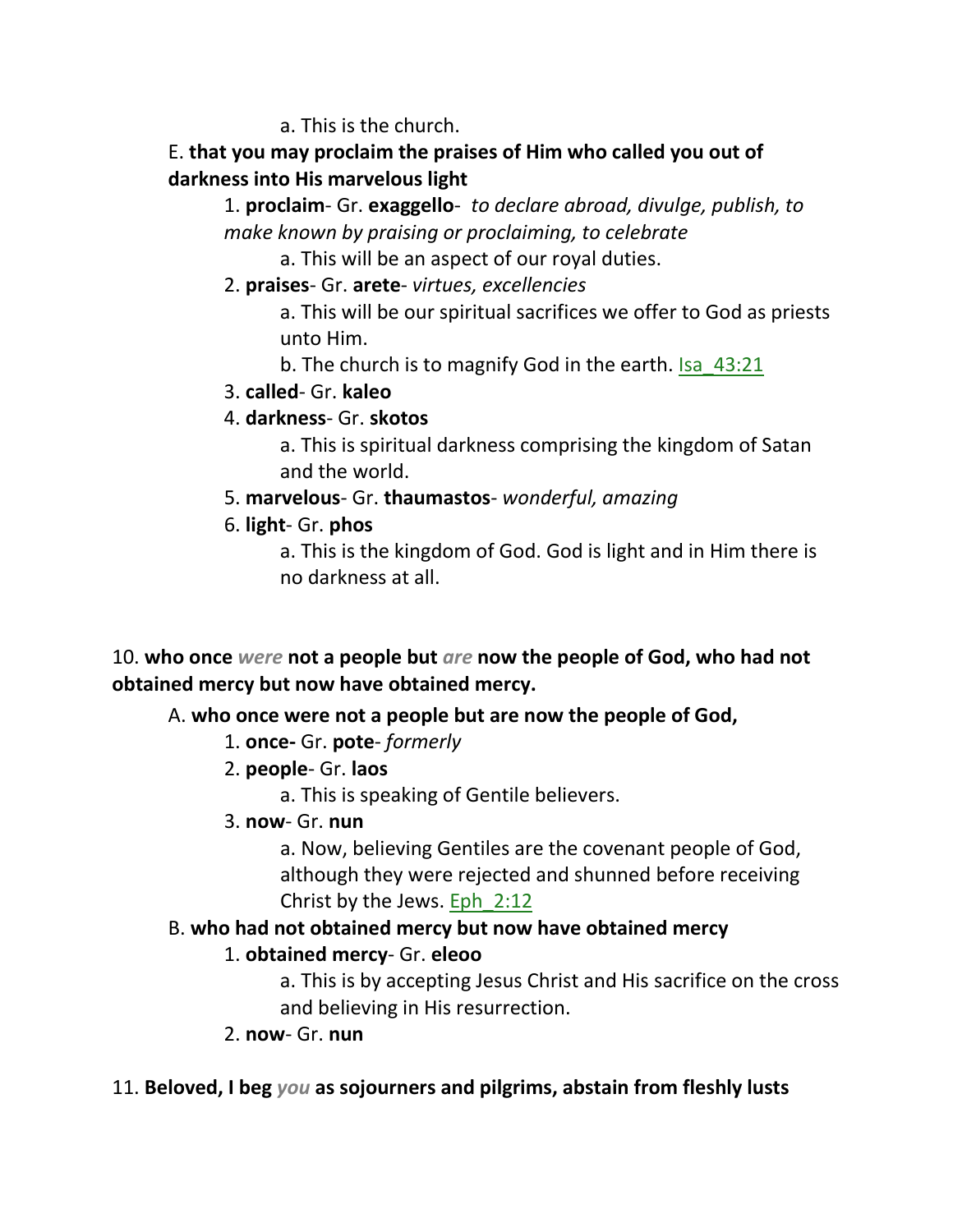#### **which war against the soul**,

### A. **Beloved**- Gr. **agapetos**- *beloved, esteemed, dear, favorite*

1. Our loving relationship with God is what will insulate and inoculate us from the lusts of the world. The love of God will fill up our hearts so no other thing can come in or has need to come in.

### B. **I beg you as sojourners and pilgrims,**

1. **beg**- Gr. **parakaleo**- *to encourage, exhort*

a. This is a strong word. Believers need to be pleaded with to not mesh their hearts in this present world. Most believers are more in touch with this world than God's Word and Heaven. They are more tuned in with the politics in the national capitol than the Word of the King that sits in Heaven our new capitol.

## 2. **sojourners**- Gr. **paroikos**- *to dwell besides as a foreigner*

a. We are citizens of heaven on a mission as ambassadors for Christ in this earth. Satan has made it his ambition to distract us from God and His Word and make us enmeshed with this present world with its concerns and desires.

b. The greatest temptation of a Christian is not with any particular sin, but it is being distracted from God and His Word. Satan does not care how we are distracted, just that we are. Today we have many distractions- T.V. and Social Media are the two biggest in our modern world. It would do Christians well to unplug from these and plug into God's Word and spend time with Him.

3. **pilgrims-** Gr. **parepidemos**- *one who comes from a foreign country into a city or land to reside there by the side of the natives*

#### C. **abstain from fleshly lusts which war against the soul**

1. **abstain**- Gr. **apechomai**- *to hold off from*

2. **fleshly**- Gr. **sarkikos**

a. We are born again in our spirit, but we still have to contend with sin in the flesh.

3. **lusts**- Gr. **epithumia**

4. **war**- Gr. **strateuomai**- *to make a military expedition, to lead soldiers to war or to battle, (spoken of a commander)*

a. Our enemies- Satan, flesh, and the world, have a clear strategy to capture us and keep us in bondage. Most believers have no strategy to walk in freedom. If the enemy has one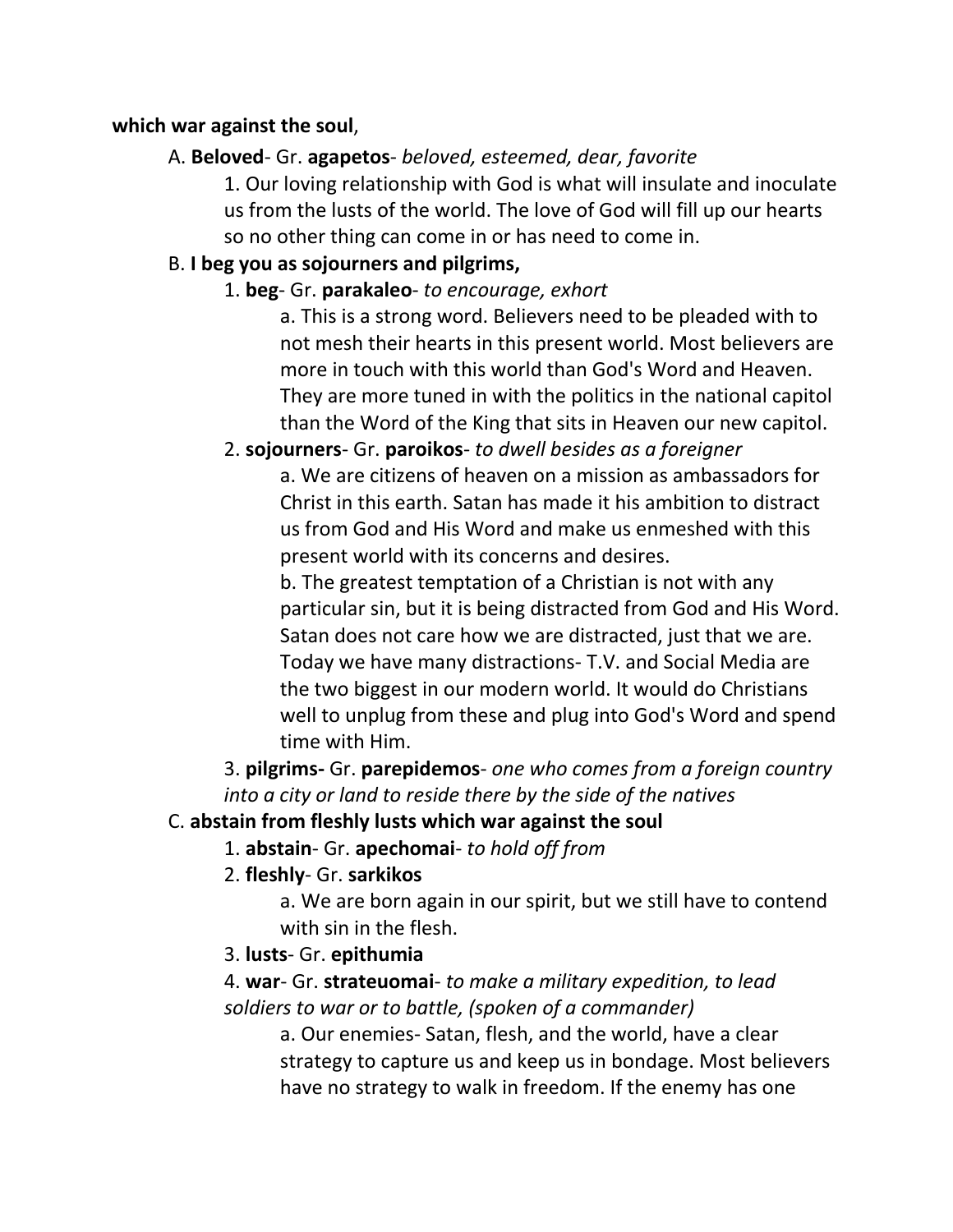strategy, which is distraction, then our one strategy should be to focus solely on God and His Word. Matt. 6:33, Luke 10:42 b. Israel is a type of the church in the OT. As they sojourned they were either attacked or enticed by the nations they camped near. We need to keep our eyes on the Promised Land.

#### 5. **soul**- Gr. **psuche**

a. Notice that lusts do not war against our spirit. Our spirit has already been won and conquered once and for all by Jesus. However, our soul is still up for grabs! Our mind, will, and emotions are the battlefield that Satan wants to control. He does this by multi-faceted distractions that keep us from focusing on God's Word and truth. Satan is the master of distraction. He loves to use people and circumstances to bring distraction to us. Our own flesh will constantly throw up suggestions and temptations that will distract us. Rom\_7:23 b. We must learn to stay on target. Stay on target, stay on target, stay on target!

12. **having your conduct honorable among the Gentiles, that when they speak against you as evildoers, they may, by** *your* **good works which they observe, glorify God in the day of visitation.** 

#### A. **having your conduct honorable among the Gentiles,**

#### 1. **conduct**- Gr. **anastrophe**

a. Our conduct is not to impress or earn favor with God. It is to make the gospel attractive to people. We are not to conduct ourselves by our own will-power but by the grace of God through our relationship with Him. 2Co\_1:12

#### 2. **honorable**- Gr. **kalos**- *good, attractive*

a. Unbelievers may not like that we are Christians, but they do respect our honorable lifestyles.

#### 3. **Gentiles**- Gr. **ethnos**

#### B. **that when they speak against you as evildoers,**

#### 1. **speak against**- Gr. **katalaleo**

- 2. **evildoers** Gr. **kakopoios**
	- a. Evil call evil good and good they call evil. Today we see that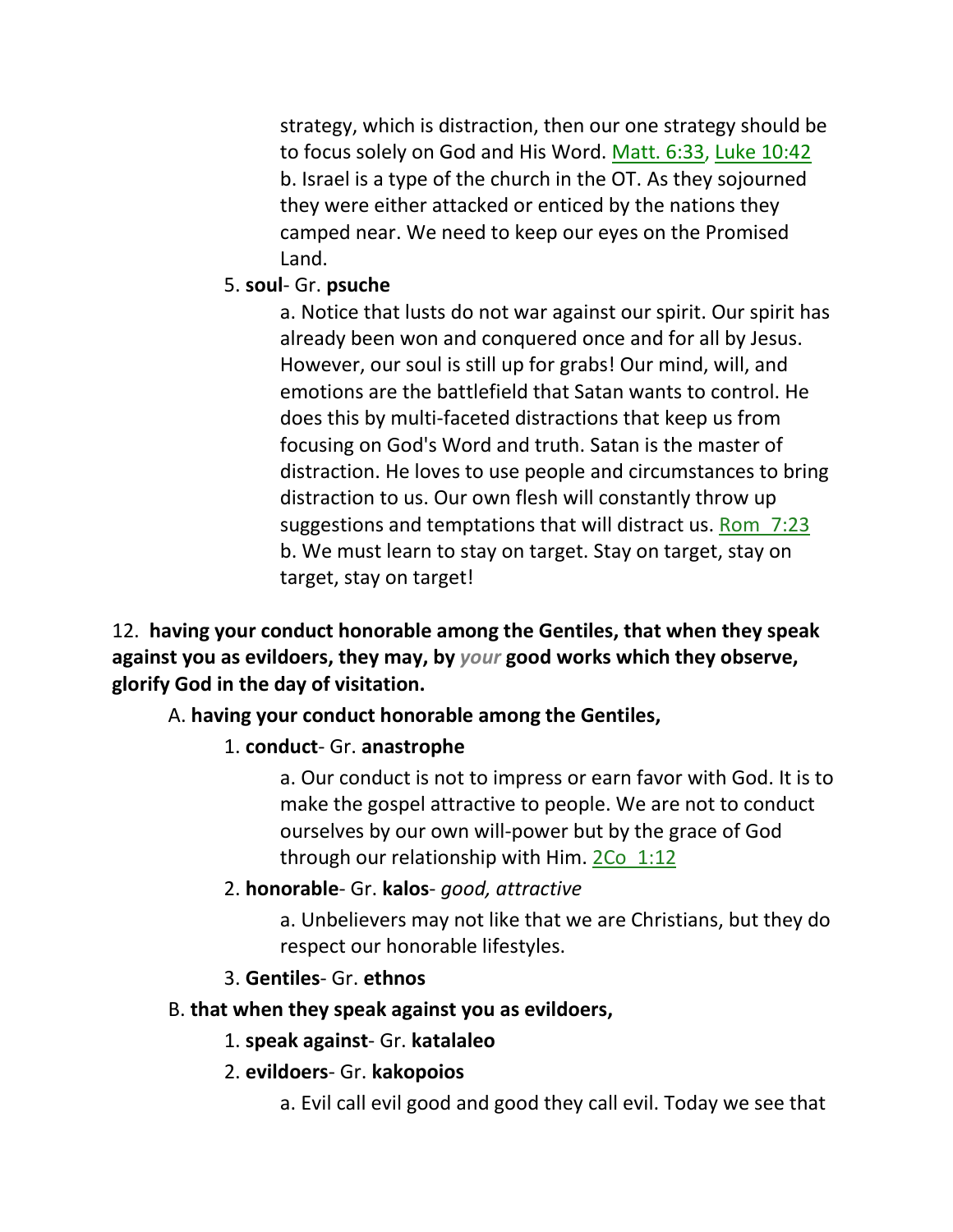those who are standing for rights to kill the unborn talk about conservatives as evil for wanting to abolish abortion. They call us evil for wanting to keep out illegal aliens out of our country. They call us evil for being against homosexual marriage. The darkness will always hate and speak evil against the light.

### C. **they may,**

### D. **by your good works which they observe,**

### 1. **good**- Gr. **kalos**- *good, attractive*

a. We are called to good works as Christians. This is profitable for people. Many Christians have ugly works displayed before the world while driving around with a fish bumper sticker on their car. This is sad.

### 2. **works**- Gr. **ergon**

### 3. **observe**- Gr. **epopteuo**- *to look upon, view attentively*

a. Our good works are not for God to observe and accept us, but for people to observe and accept us and the God in us.

### E. **glorify God in the day of visitation**

### 1. **glorify**- Gr. **doxazo**

a. This is the goal of us staying here after we get saved. It is seeing people get saved and glorify God when He returns.

#### 2. **day**- Gr. **hemera**

### 3. **visitation**- Gr. **episkope-** *investigation, inspection, visitation*

a. This is at the rapture of the church at which time all those who accept Christ will rejoice and glorify God. Those who reject Christ will be visited by the beginning of a seven-year period of wrath called the Great Tribulation.

## 13. **Therefore submit yourselves to every ordinance of man for the Lord's sake, whether to the king as supreme,**

## A. **Therefore submit yourselves to every ordinance of man for the Lord's sake,**

### 1. **submit**- Gr. **hupotasso**- *to arrange yourself under*

a. Submission is what one chooses to do, not forced to do. If it is forced, then it ceases being submission and turns into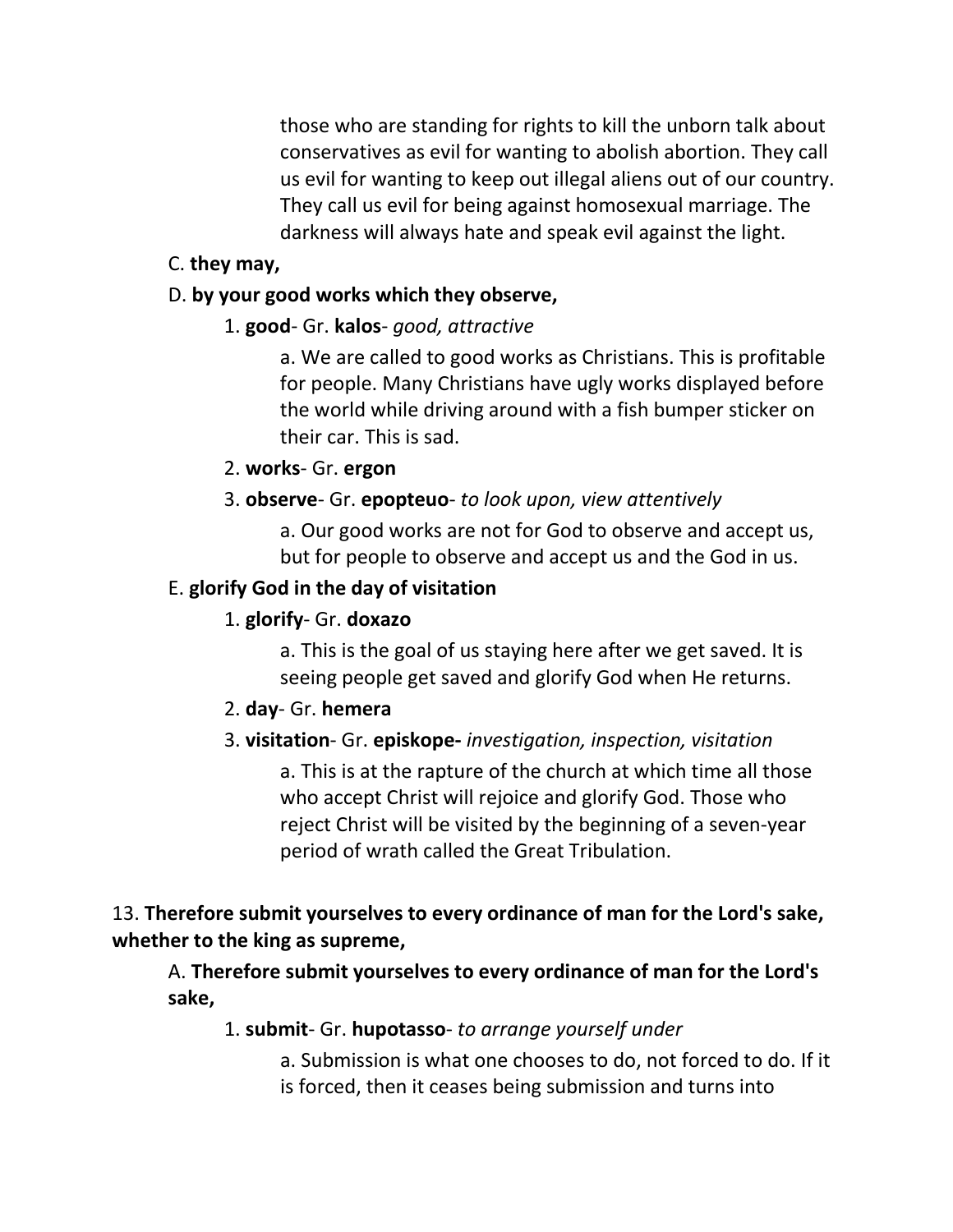slavery.

b. It is up to us to behold and accept God's order and arrangement of things and choose out of reverence to Him to find our place in it and operate there. We find authority and submission throughout the earth. We have it in the home, at work, in the military, and in the society at large. It would not be possible to function without it. Even the Godhead operates in authority and submission. Father-Son-Holy Spirit.

c. It is wise to look around and find the authority present and submit to it. You will find natural blessing in this.

d. The first step to honoring authority is to pray for those who are in places of authority.

### 2. **ordinance**- Gr. **ktsis**- *act of establishing or founding, creation*

a. God has ordained, and honors authorities set up among men. Rom 13:1-7 Not all things established, founded, or created by man are the direct will of God. However, we are to submit to every establishment and founding of man as long as it does not lead to sin or violation of the Word of God.

b. Many times people rebel against the authority and establishments of men not because they are sinful but because they don't agree with them or find them inconvenient. We are not to do this.

#### 3. **man-** Gr. **anthropinos-** *what is of or pertains to man*

#### 4. **Lord's sake**

a. For the sake of Christ Jesus the Lord, because of his command, who ordered to give to Caesar the things that are Caesar's; and in imitation of him, who paid tribute to whom tribute was due; and for the sake of his honor and glory, who was ill thought and spoken of by the Gentiles, because of the disregard of the converted Jews to their magistrates; and which served to prejudice them against Christ and his Gospel: the Vulgate Latin, Syriac, and Ethiopic versions, read, "for God's sake"; because civil government is of God; magistracy is of divine appointment; the powers that he are ordained of God, though this or the other form is of man's prescription: it is the command of God that magistrates should be obeyed; and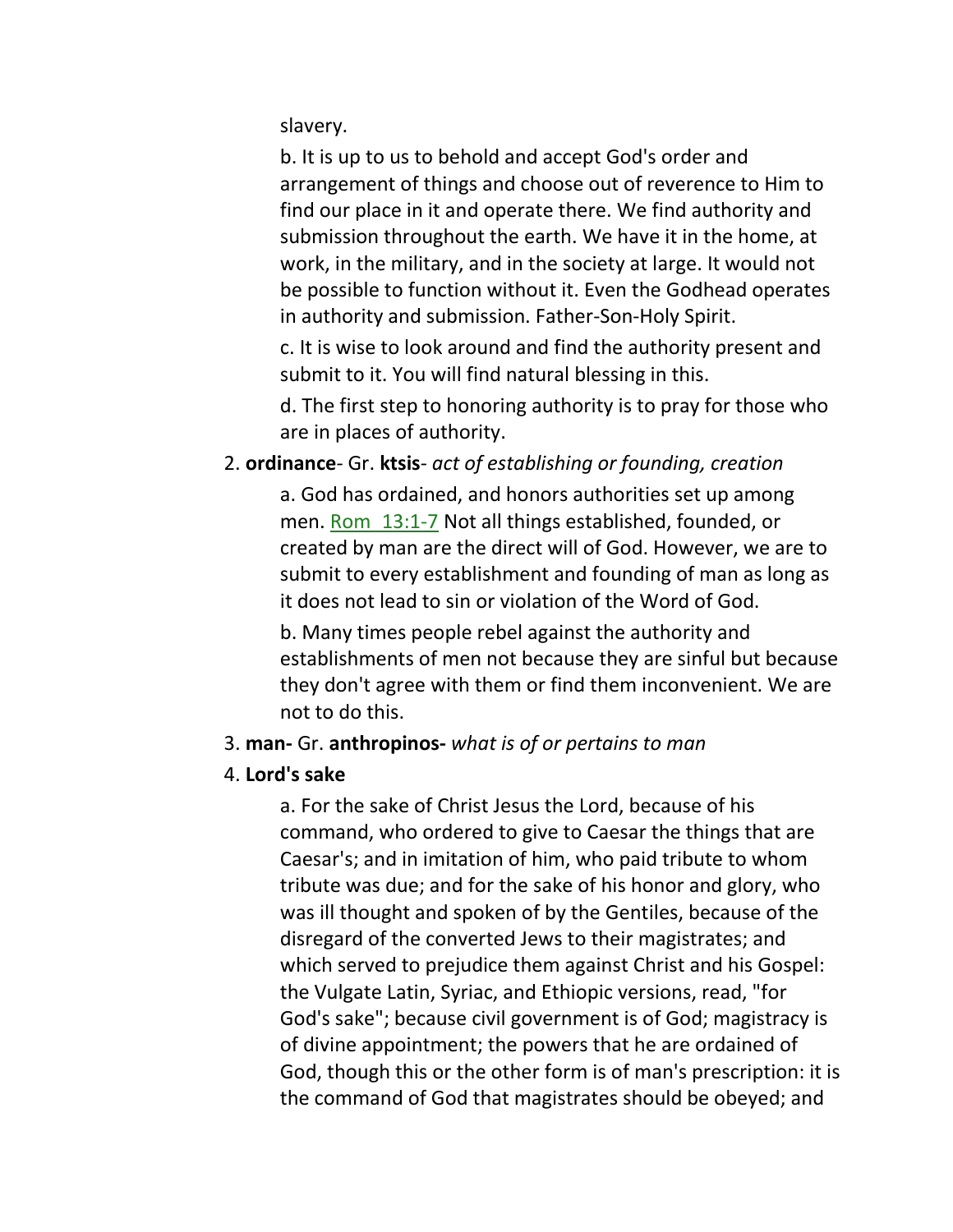it makes for his glory, as well as for the good of men, when they are submitted to in things that do not contradict the revealed will of God; for otherwise, not man, but God, is to be obeyed: [Gill Commentary]

### B. **whether to the king as supreme**

### 1. **king**- Gr. **basileus**

a. In our country this would be the President. So many in our country show no respect at all to our president. Instead they revile and insult him. This is not pleasing to God.

b. In the day this was written the king was not a nice guy! They were pagan kings back them that often were cruel. They were told here to submit to them for the Lord's sake.

#### 2. **supreme**- Gr. **huperecho**- *holding a higher rank or place*

14. **or to governors, as to those who are sent by him for the punishment of evildoers and** *for the* **praise of those who do good.**

#### A. **or to governors,**

1. **governors-** Gr. **hegemon**- *leaders*

a. This is all civic leaders.

B. **as to those who are sent by him for the punishment of evildoers and for the praise of those who do good.**

#### 1. **sent**- Gr. **pempo**

a. These are our police and law enforcement.

b. Paul calls these deacons of God! Rom. 13:4 [servant- Gr. **diakonos**]

2. **punishment**- Gr. **ekdikesis**- *to carry out justice*

a. This is anything from simple arrest to capital punishment.

#### 3. **evildoers**- Gr. **kakopoios**

#### 4. **praise**- Gr. **epainos**

a. I think that law enforcement can do a better job on this point. They are to prosecute the evil, but also praise the good. b. As a law enforcement officer they tend to just focus on the

bad of humanity. Here they are to also look for the good as well. If all you see is bad every day this is a recipe for burnout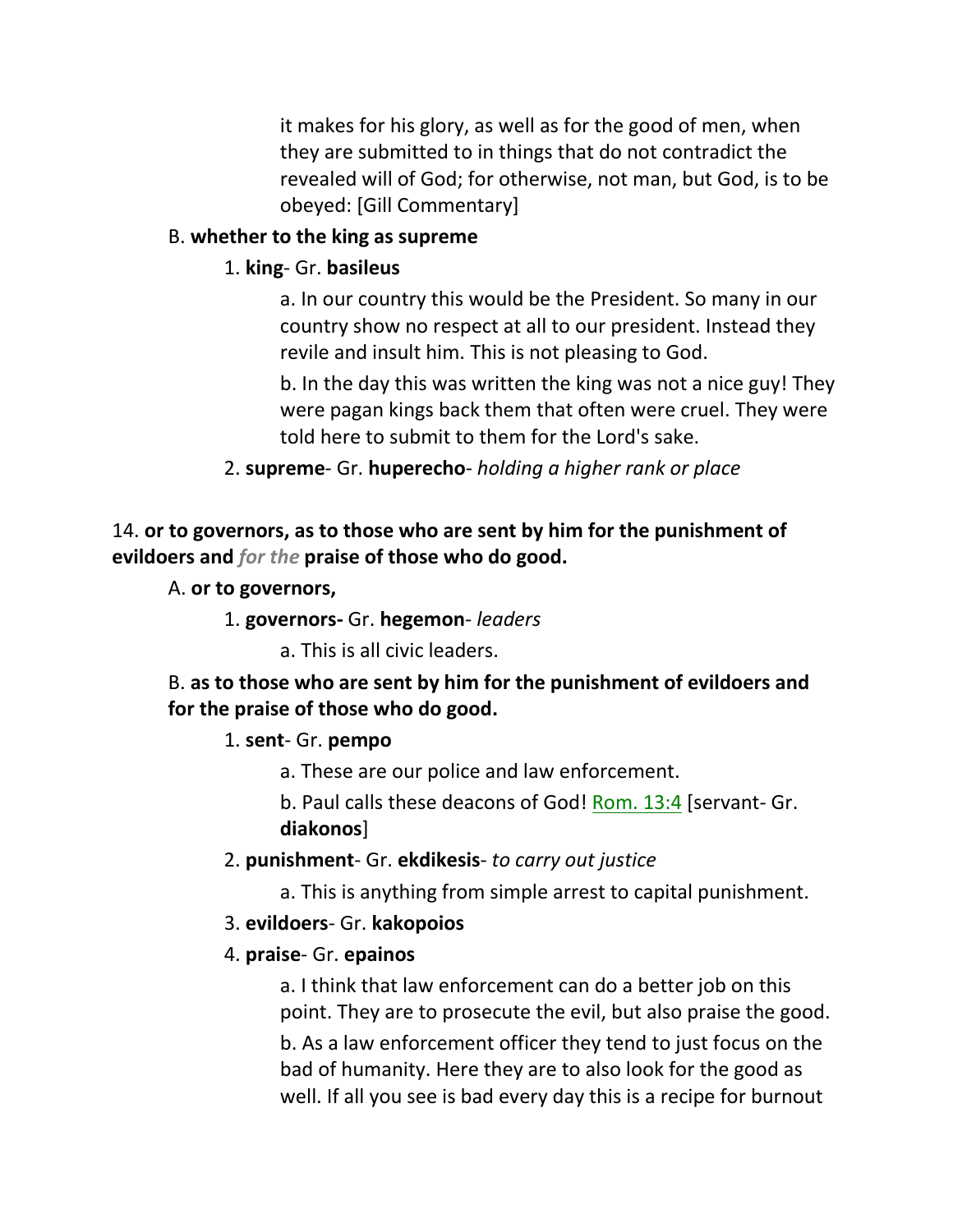and disillusionment.

c. God himself will praise the good people has done! 1Co\_4:5 God is not looking for the bad in people.

### 5. **do good**- Gr. **agathopoios**

a. There are many out there that are evil doers but there are also many doing good.

## 15. **For this is the will of God, that by doing good you may put to silence the ignorance of foolish men—**

### A. **For this is the will of God,**

### 1. **will**- Gr. **thelema**

a. Many are seeking the specific will of God for their lives, but they miss doing the general will of God found in the Bible. 1Th 4:3; 1Th 5:18 This is the general will of God, that we do good as a witness to those in darkness.

## B. **that by doing good you may put to silence the ignorance of foolish men**

### 1. **doing good**- Gr. **agathopoieo**

- 2. **put to silence** Gr. **phimoo** *to muzzle*
	- a. You can't argue against a holy life.  $Tit 2:8$ </u>

### 3. **ignorance**- Gr. **agnosia**- *not knowing*

a. There is ignorance through lack of knowledge and then there is willful ignorance through ignoring the truth.

### 4. **foolish**- Gr. **aphron**- *without thinking or reflection*

### 5. **men**- Gr. **anthropos**

## 16. **as free, yet not using liberty as a cloak for vice, but as bondservants of God.**

A. **as free,**

### 1. **free**- Gr. **eleutheros**- *freeborn*

a. Christians are born again free! Gal 5:1 We are free from the yoke of bondage of the Law.

### B. **yet not using liberty as a cloak for vice,**

1. **using**- Gr. **echo**- *to have and use*

a. We should use our freedom to bless others.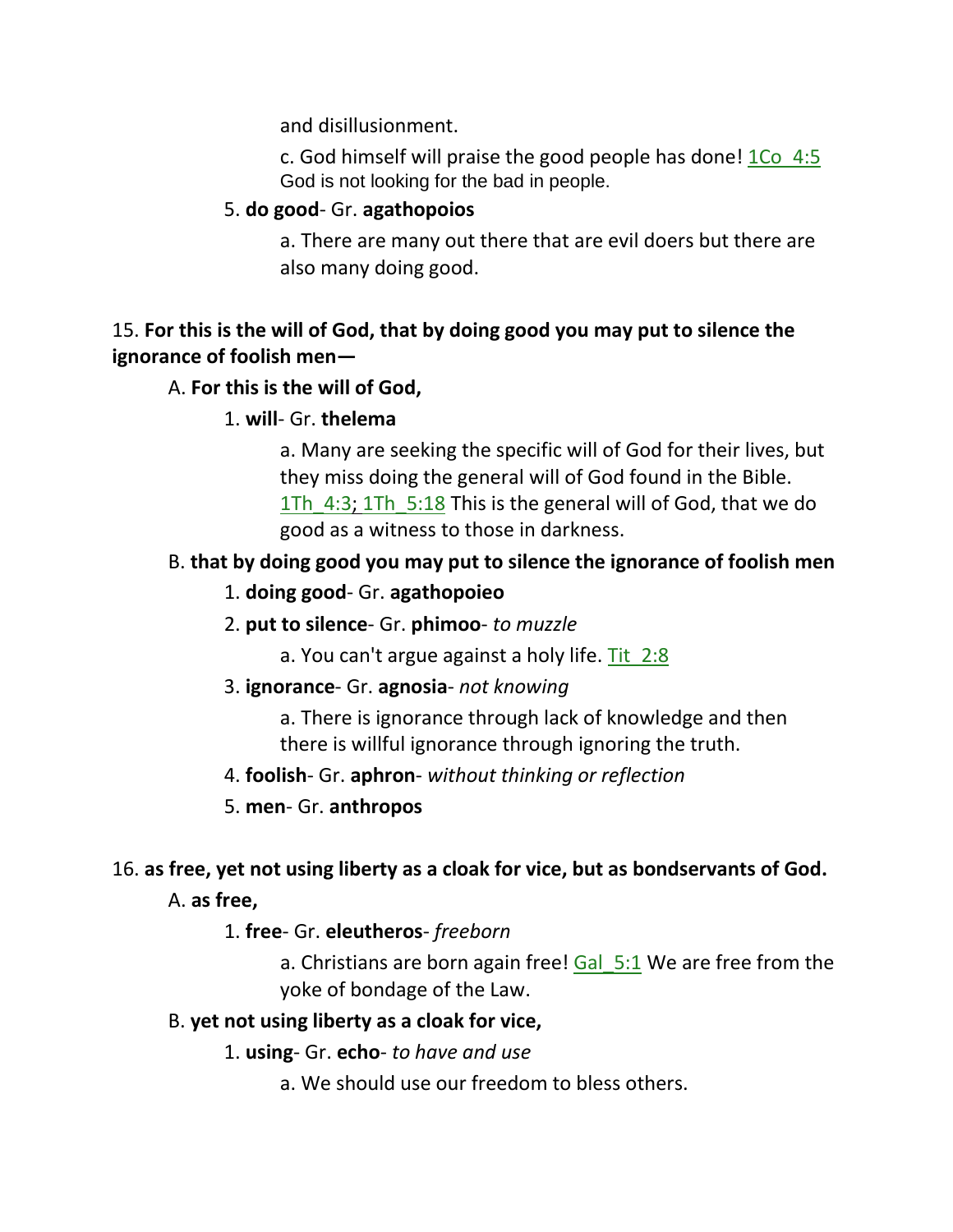### 2. **liberty**- Gr. **eleutheria**

### 3. **cloak-** Gr. **epikaluma**- *a covering, veil, pretext*

### 4. **vice**- Gr. **kakia**- *moral evil*

a. Although we are free from the Law of Moses, we are not free to be lawless. We still are to operate by the higher laws of love, faith, and the Spirit of life in Christ Jesus.

b. We are not to use our freedom from the Law to give occasion to our flesh. Gal 5:13 We are to live from our reborn spirit by faith.

### C. **but as bondservants of God**

1. **bondservants**- Gr. **doulos**- *one who give's themselves up to another's will*

> a. We will either be slaves to sin or slaves to God. We can't choose not to be slaves! We will either serve God or sin. Sin is a cruel taskmaster. God is a loving master that only wants the best for us.

### 17. **Honor all** *people.* **Love the brotherhood. Fear God. Honor the king.**

#### A. **Honor all people**

#### 1. **Honor**- Gr. **timao**- *give weight and value*

a. There is not a whole lot of honor showed today. Authority and the elderly by in large are not honored as they should.

#### 2. **people**- not in Greek- *omit*

#### B. **Love the brotherhood**

#### 1. **love**- Gr. **agapao**

### 2. **brotherhood-** Gr. **adelphotes**

a. We have to be told to love our family. Sometimes our brothers don't act very nice. That is when we are to love them. It is easy to love those who are nice and lovely. God's loves even the unlovely. We have His love abiding in our spirit. Rom. 5:5

### C. **Fear God**

#### 1. **Fear**- Gr. **phobeo**- *revere, give deep respect*

a. Respecting God means to respect the authority He has given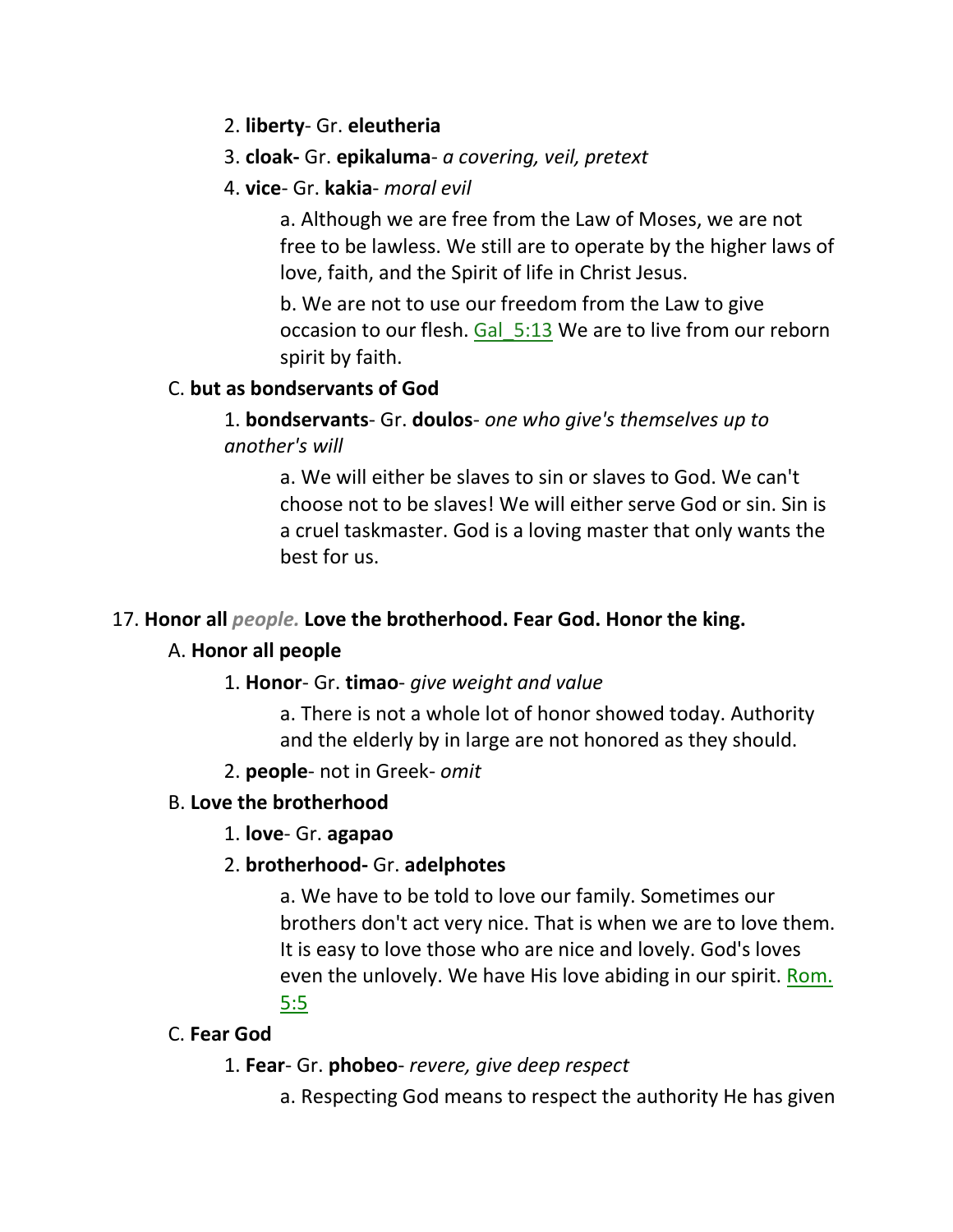in the earth.

### D. **Honor the king**

## 1. **king**- Gr. **basileus**

a. Today this would be our President. There is very little honor showed to our President.

18. **Servants,** *be* **submissive to** *your* **masters with all fear, not only to the good and gentle, but also to the harsh.** 

A. **Servants**- Gr. **oiketes**- *house servants*

B. **be submissive to your masters with all fear,**

1. **submissive**- Gr. **hupotasso**- *to arrange oneself under*

2. **masters**- Gr. **despotes**- *denoting the possession of supreme authority*

a. We get our English word "despot" from this word.

3. **fear**- Gr. **phobos**

## C. **not only to the good and gentle,**

1. **good-** Gr. **agathos**- *possessing intrinsic goodness, divine good*

a. This would refers to believing masters.

2. **gentle**- Gr. **epieikes**- *equitable, fair, mild*

## D. **but also to the harsh**

1. **harsh**- Gr. **skolios**- *crooked, warped, bent into a hardened position*

a. By this the light of the gospel will shine to them and they might get saved. Php 2:15

19. **For this** *is* **commendable, if because of conscience toward God one endures grief, suffering wrongfully.** 

A. **For this is commendable,**

1. **commendable**- Gr. **charis**- *grace*

a. I like this translation of this verse: *(WORNT) for this is an evidence of grace, if any one for conscience towards God endure griefs, suffering unjustly.*

b. The fact that you can submit from your heart to a wicked master is a sign that you are doing it by the grace of God in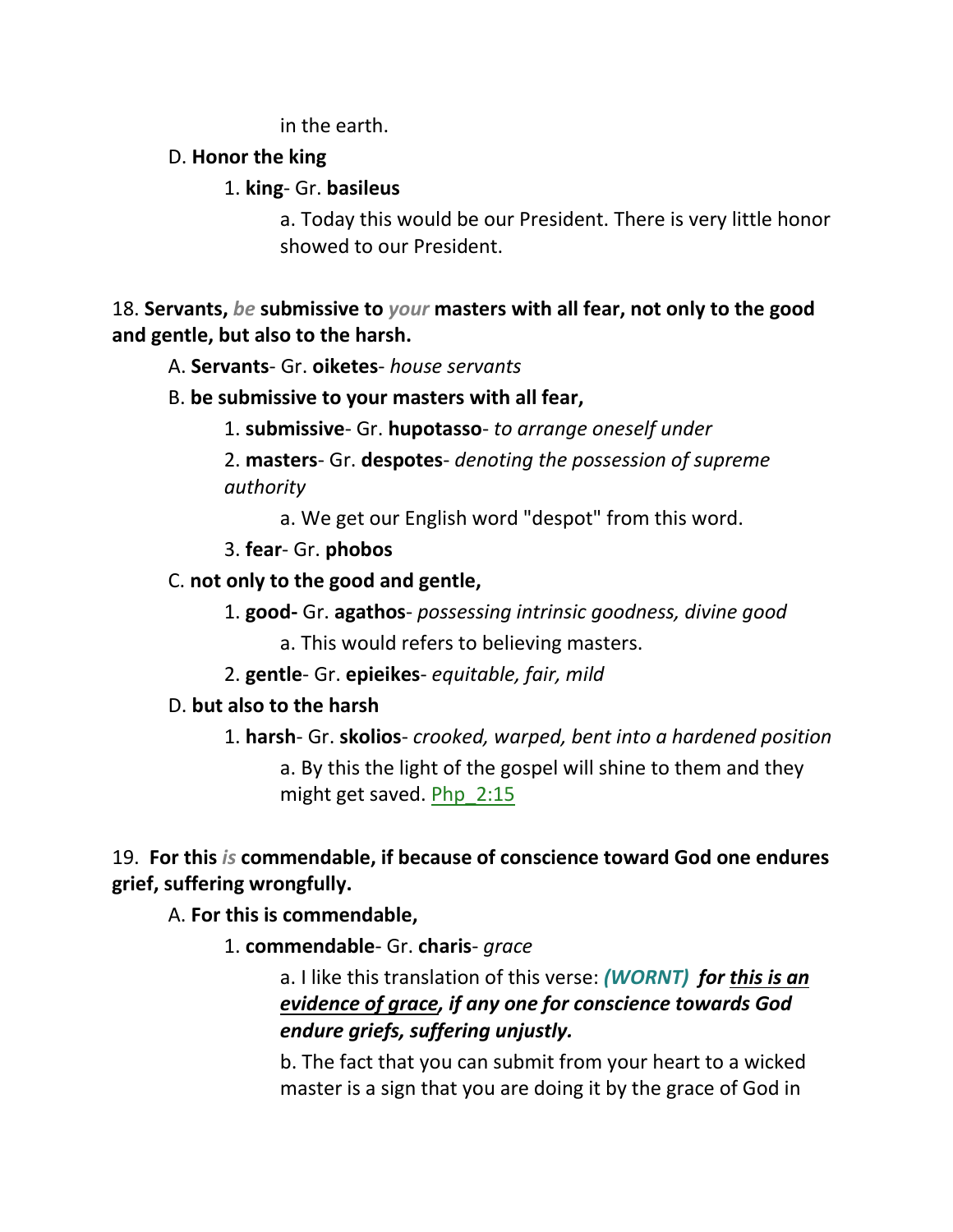your life!

c. Luk 6:32

### B. **if because of conscience toward God one endures grief,**

### 1. **conscience**- Gr. **suneidesis**- *to know with*

a. Being in the will of God will strengthen you to go through the most uncomfortable situations. You will have grace for it.

- 2. **endures** Gr. **hupophero** *to bear up under*
- 3. **grief-** Gr. **lupe** *sorrow, pain, grief, annoyance, affliction*

## C. **suffering wrongfully**

1. **suffering**- Gr. **pascho**

## 2. **wrongfully**- Gr. **adikos**- *unjustly*

a. We need to trust in God's goodness towards us when others are bad to us. Jesus did this. He trusted God will he was treated wrongly. 1 Pet. 2:23

20. **For what credit** *is it* **if, when you are beaten for your faults, you take it patiently? But when you do good and suffer, if you take it patiently, this** *is* **commendable before God.** 

## A. **For what credit is it if,**

1. **credit**- Gr. **kleos**- *rumor, report; good report, praise, credit*

## B. **when you are beaten for your faults,**

1. **beaten**- Gr. **kalophizo**- *to strike with the fist*

a. The one doing the beating can be by a natural person or your circumstances.

2. **faults**- Gr. **hamartano**- *sin*

a. Many Christians are reaping the consequences of their sin and they take it as persecution!

## C. **you take it patiently,**

1. **patiently**- Gr. **hupomeno**- *to remain under*

## D. **But when you do good and suffer,**

1. **do good**- Gr. **agathopoieo**

2. **suffer**- Gr. **pascho**

a. This is the suffering of persecution, not sickness or calamity.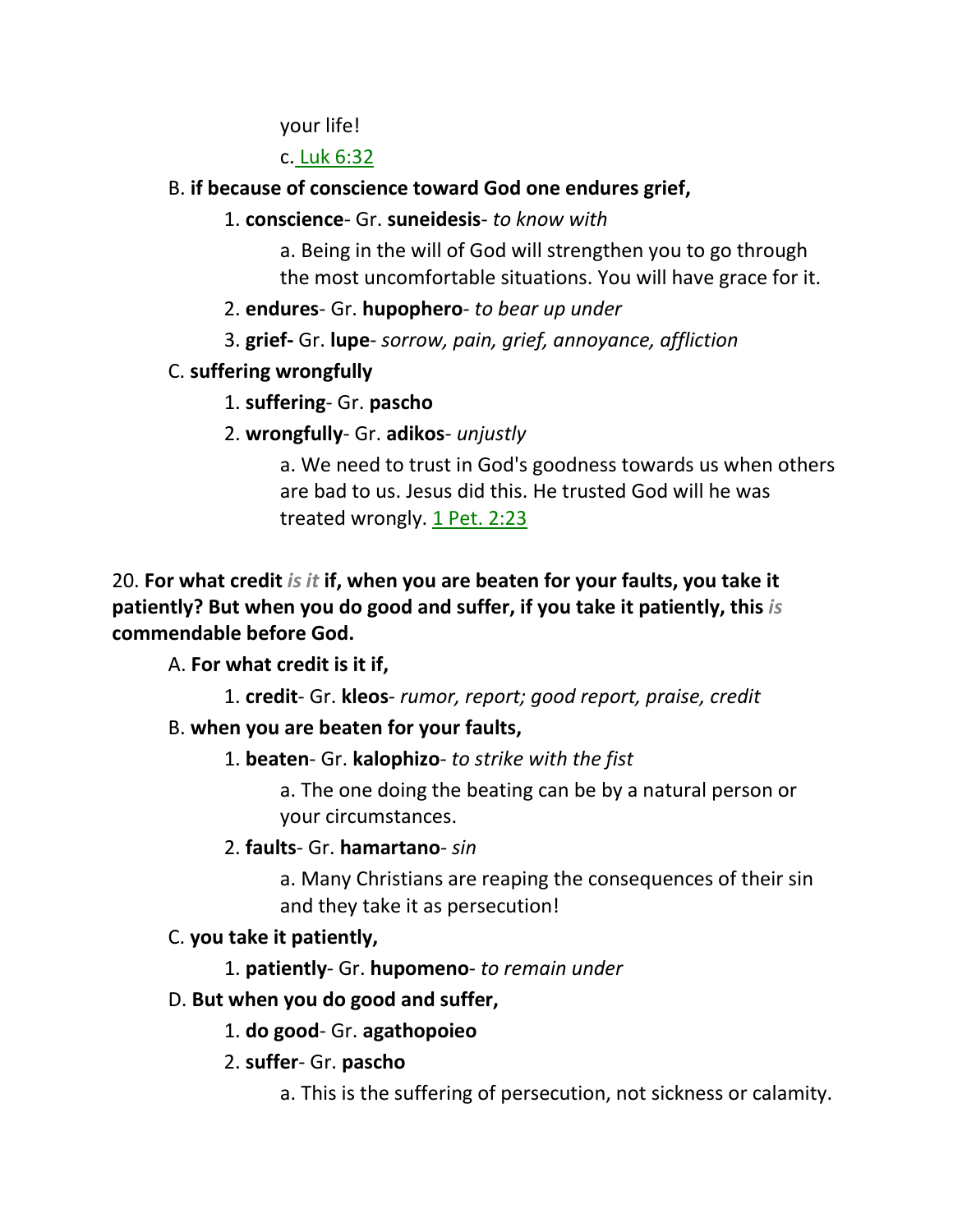#### 2Ti\_3:12

- E. **if you take it patiently,**
	- 1. **patiently-** Gr. **hupomeno**

### F. **this is commendable before God**

### 1. **commendable**- Gr. **charis**

a. Again, this is a sign that one has received and appropriated grace to be able to endure unjust suffering without complaining or fighting back. This is not something the flesh can do.

## 2. **before**- Gr. **para**- *from as a source*

21. **For to this you were called, because Christ also suffered for us, leaving us an example, that you should follow His steps:** 

- A. **For to this you were called,**
	- 1. **called** Gr. **kaleo**

### B. **because Christ also suffered for us,**

1. **suffered**- Gr. **pascho**

a. Jesus' sufferings were not connected to poverty, sickness, or calamity. All of them were connected to persecution for godliness sake. We also are not called to suffer poverty, sickness, or calamity, except if it directly tied to persecution, like Paul did. We are redeemed from sin, sickness, and poverty, but we are not redeemed from suffering persecution. Everyone who lives godly shall suffer persecution. 2 Tim. 3:12

- 2. **for us**
	- a. Jesus did not suffer for Himself. He suffered for us.

### C. **leaving us an example,**

1. **leaving**- **hupolimpano**- *to leave behind*

2. **an example**- Gr. **hupogrammos-** *a writing copy, including all the letters of the alphabet, given to beginners as an aid in learning to draw them*

a. Jesus left us a perfect example to follow. In the Greek grammar schools often, the teacher would hand out tablets of wax with perfectly drawn letters already supplied in the wax.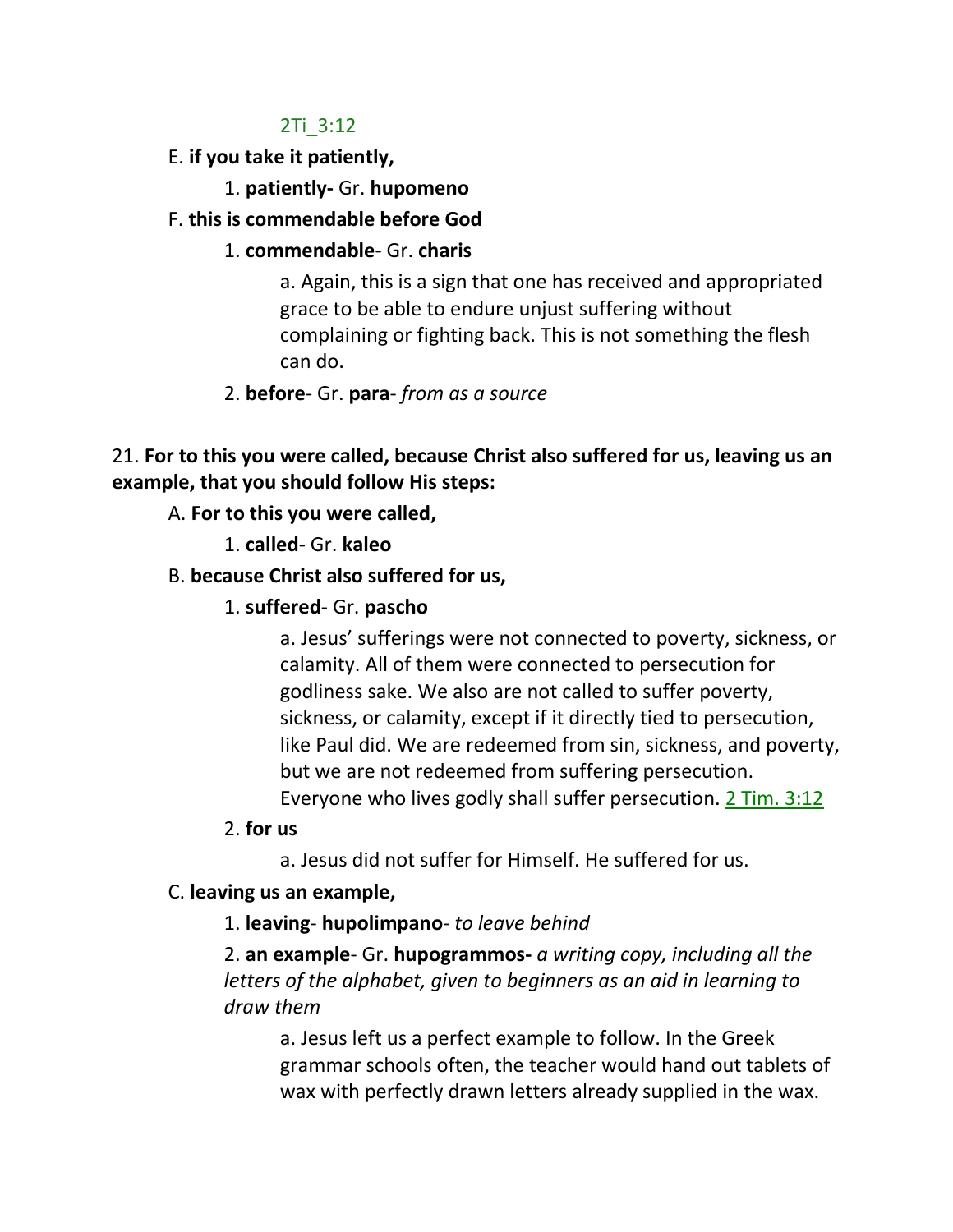All the student had to do was follow the grooves and trace out the letters. Even in that some had a problem with making their letters. In these cases, the teacher would place their steady and experienced hand over the students hand and trace out the letters. Jesus has not left us to merely copy Him. He has left us His Spirit that will place His hand over us and empower us to walk out Jesus' example.

b. We are called to suffer according to the power of God not in our own strength. 2 Tim. 1:8

#### D. **that you should follow His steps**

1. **follow**- Gr. **epakoloutheo**- *to follow (close) upon, to tread in one's footsteps*

#### 2. **steps**- Gr. **ichnos**- *a footprint, track, footstep*

a. Our suffering is for Him, it is not for us. We are not called to suffer for ourselves.

b. Just as a parent leaves their footprints on a sandy beach and their children delight to place their feet into those tracks and follow, so we can walk in the footprints of Jesus left us. They will not fail to lead us rightly. They will never lead us to seek vengeance, but they lead to trust in the Father in all things.

#### 22. **"WHO COMMITTED NO SIN, NOR WAS DECEIT FOUND IN HIS MOUTH";**

#### A. **Who committed no sin,**

#### 1. **committed**- Gr. **poieo**- *to do or practice*

2. **sin**- Gr. **hamartia**

a. Jesus is the only man not born with a sin nature, and also the only man who never sinned in thought, word, or deed. He is in a club all His own!

b. Jesus was tempted in all points but without sin. Heb. 4:15

c. This made Jesus a perfect and acceptable sacrifice to God for us. He was without spot. Heb. 9:14

#### B. **nor was deceit found in his mouth**

- 1. **deceit** Gr. **dolos**
- 2. **found** Gr. **heurisko**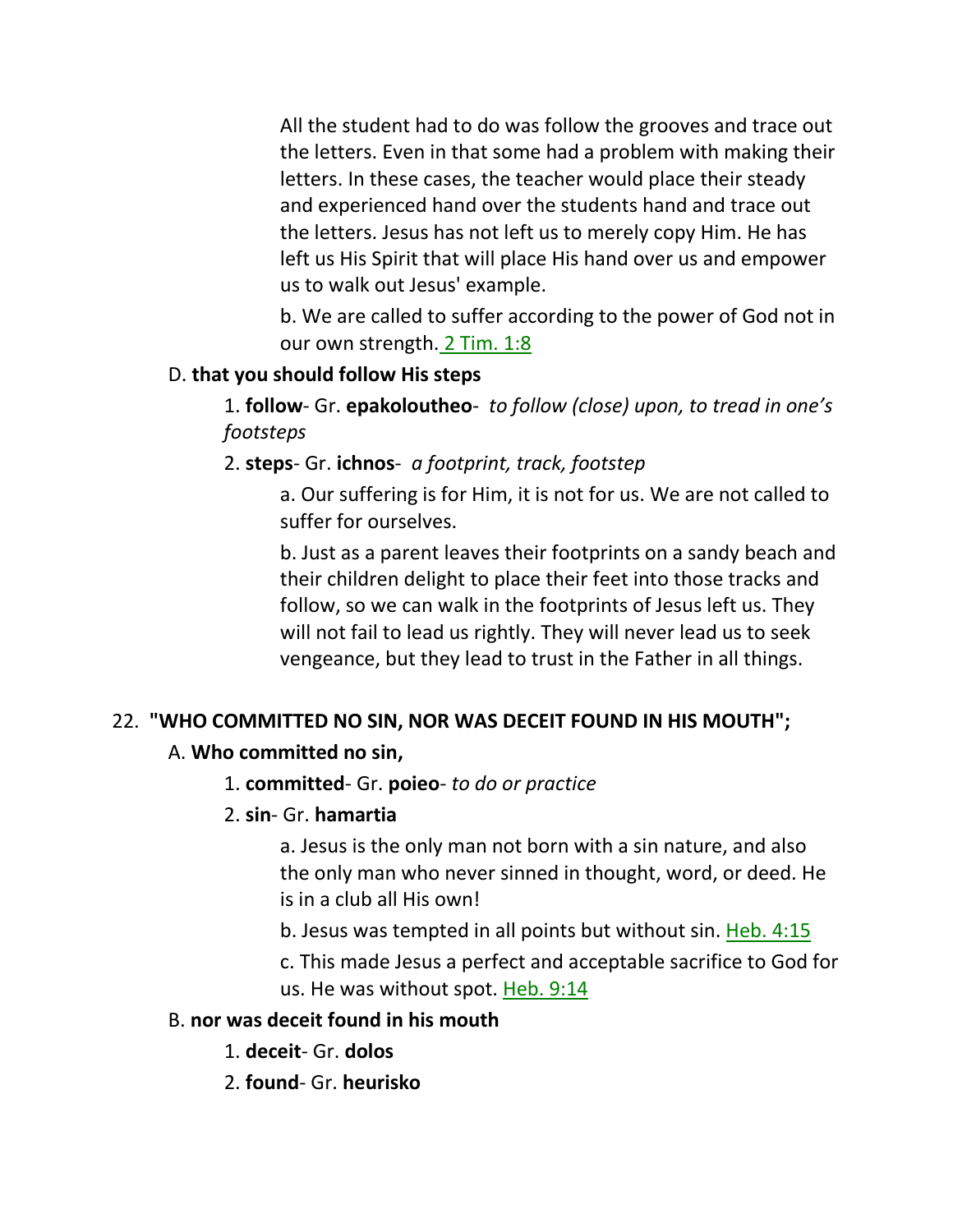#### 3. **mouth**- Gr. **stoma**

a. Paul in Romans 3 states that every man is a liar and all practice deceit with their mouth. This is except Jesus. He was the only sinless man. Sin begins in the heart and in the mouth. Jesus had a perfect heart and mouth. He was able to control His whole body and life with His mouth. James 3:2

## 23. **who, when He was reviled, did not revile in return; when He suffered, He did not threaten, but committed** *Himself* **to Him who judges righteously;**

A. **who,**

### B. **when He was reviled,**

1. **reviled**- Gr. **loidoreo**- *to reproach, rail at, revile, heap abuse upon*

a. This mainly occured during his three year ministry, during his trial, and crucifixion.

### C. **did not revile in return,**

1. **revile in return**- Gr. **antiloidoreo**- *to return reproach and abuse*

a. During Jesus' trial He was silent except when he was adjured by God to speak.

### D. **when He suffered,**

1. **suffered**- Gr. **pascho**

### E. **He did not threaten,**

1. **threaten**- Gr. **apeileo**- *to threaten, menace- to express or show a disposition or determination to inflict punishment or other evil.*

a. When we are attacked or threatened usually we have a flight or fight response. Jesus did neither. He trusted God to make it right.

## F. **but committed Himself to Him who judges righteously**

- 1. **committed** Gr. **paradidomi** *to give over oneself*
- 2. **judges** Gr. **krino**
- 3. **righteously** Gr. **dikaios**

a. God can judge righteously because He alone is truly and completely righteous.

b. He can also judge righteously because He alone is omniscient and always knows of the facts in full.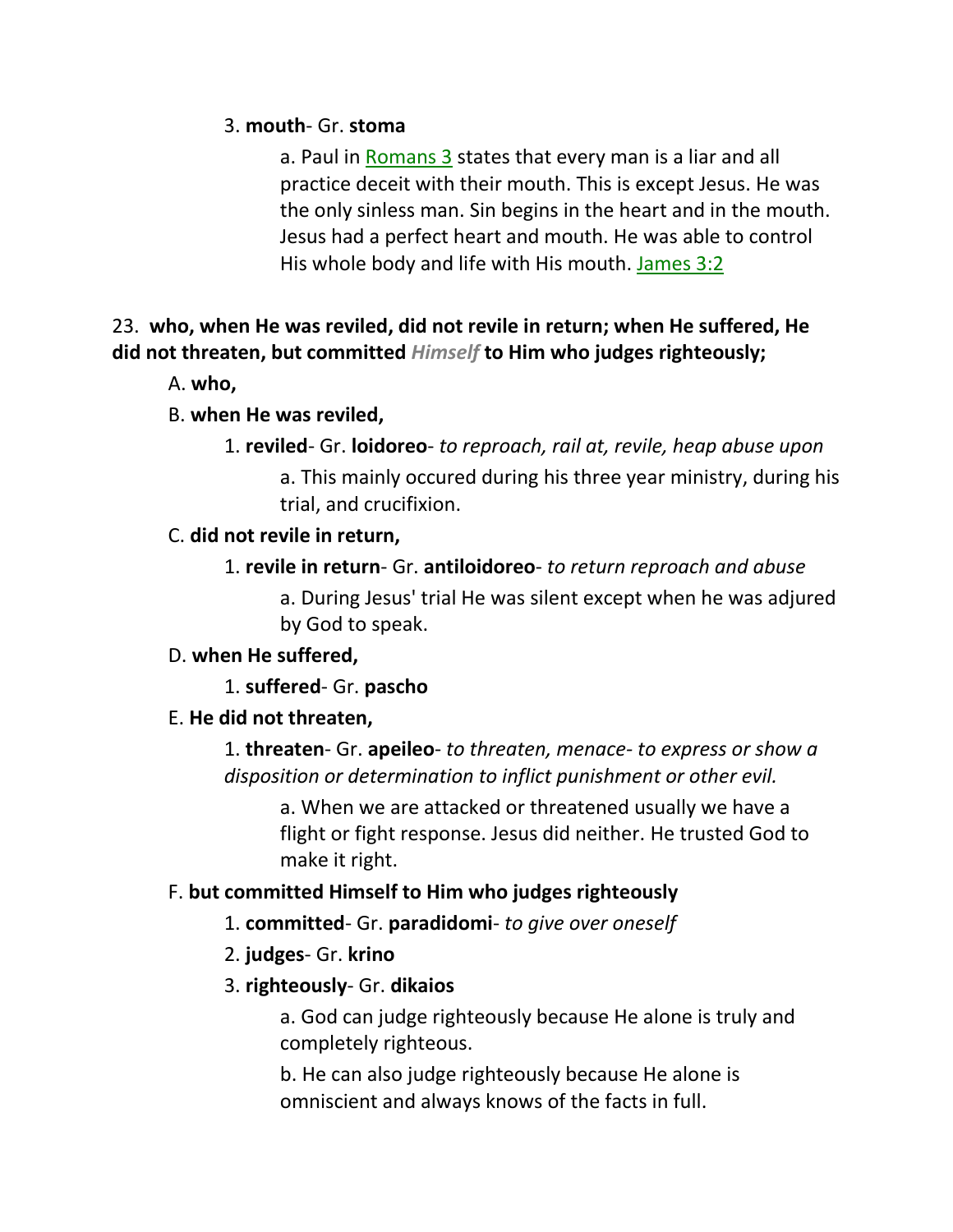c. We need to learn not to avenge ourselves but put our case in God's hands. He knows how to vindicate us every time. Rom. 12:19

### 24. **who Himself bore our sins in His own body on the tree, that we, having died to sins, might live for righteousness—by whose stripes you were healed.**

### A. **who Himself bore our sins in His own body on the tree,**

### 1. **Himself**

a. Jesus dealt with our sins **by Himself**. He did not need our help. We make a big mistake when we try to deal with our sins ourselves. Our way never deals with it, but only makes it worse. Jesus provided a one-time solution for them for all time. Heb. 1:3 He dealt with them by shedding His perfect sinless blood and dying for us.

### 2. **bore**- Gr. **anaphero**- *to carry up*

a. Jesus carried our sins up to Mt. Calvary.

### 3. **sins**- Gr. **hamartia**

### 4. **body**- Gr. **soma**

a. Here we see Jesus bore our sins in His body. That is why it was important Jesus had a human body in order to carry them.

#### 5. **tree**- Gr. **xulon**

a. Man sinned in connection with a tree, and our sins were paid for and removed in connection to another tree.

### B. **that we,**

### C. **having died to sins,**

- 1. **died** Gr. **apogenomenos** *to die to a thing by renouncing it* 
	- a. We can't die to something we have not renounced.

### 2. **sins**- Gr. **hamartia**

### D. **might live for righteousness**

### 1. **live**- Gr. **zao**

a. Here we see that Peter uses the words "might live". This means that it is not a given that someone will live unto righteousness. We must all choose to do this through revelation and faith.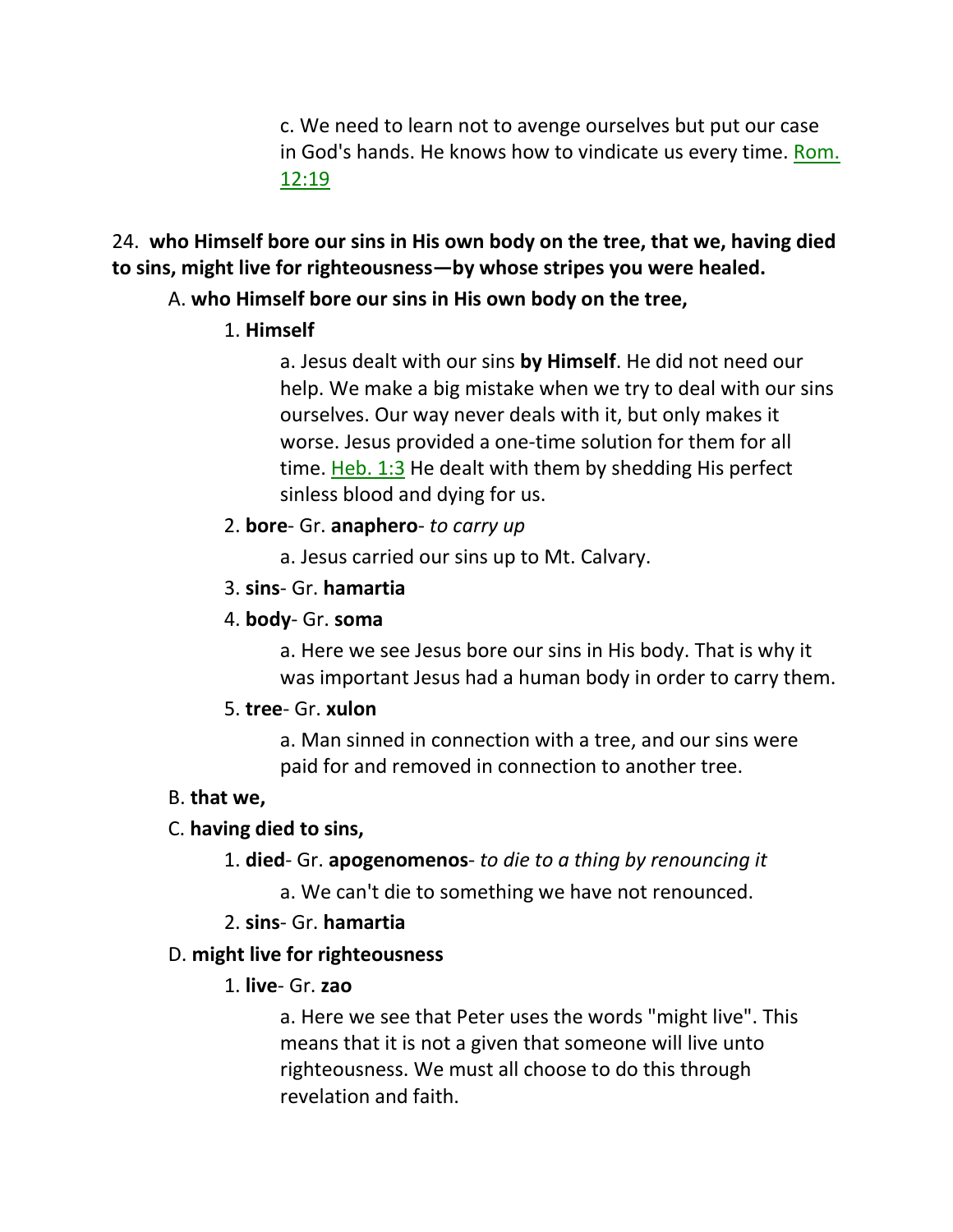### 2. **righteousness**- Gr. **dikiaosune**

a. The literal Greek says might live righteousness. We are made righteous in Christ, but we are to live that righteousness by faith.

### E. **by whose stripes you were healed**

### 1. **stripes**- Gr. **molops**- *bruise, wound that bleeds*

a. The Greek word translated "stripes" refers to a bloody wale trickling with blood that arises under a blow or blows. The word is **singular**, not plural. Peter remembered the body of our Lord after the scourging, the flesh so dreadfully mangled that the disfigured form appeared in his eyes as one single stripe. Wuest Word Studies

### 2. **healed**- Gr. **iaomai**

a. This is physical healing. This is a quote from the book of Isaiah. Matthew quotes from this section of scripture and applied it to physical healing. Matt. 8:17

## 25. **For you were like sheep going astray, but have now returned to the Shepherd and Overseer of your souls.**

### A. **For you were like sheep going astray,**

### 1. **sheep**- Gr. **probaton**

a. Sheep without a shepherd will wander away and get into trouble. God likens Christians to sheep. Sheep are not too bright and need constant supervision. That is why every Christian needs the Holy Spirit and a pastor.

#### 2. **going astray**- Gr. **planao**

### B. **but have now returned to the Shepherd and Overseer of your souls.**

#### 1. **returned**- Gr. **epistrepho**

a. This is speaking of receiving Christ as Savior.

#### 2. **Shepherd**- Gr. **poimen**

a. There is only one Pastor of the church, which is Jesus, with many under shepherds under Him.

#### 3. **Overseer**- Gr. **episkopos**

a. There is only one Overseer over the church, which is Jesus,